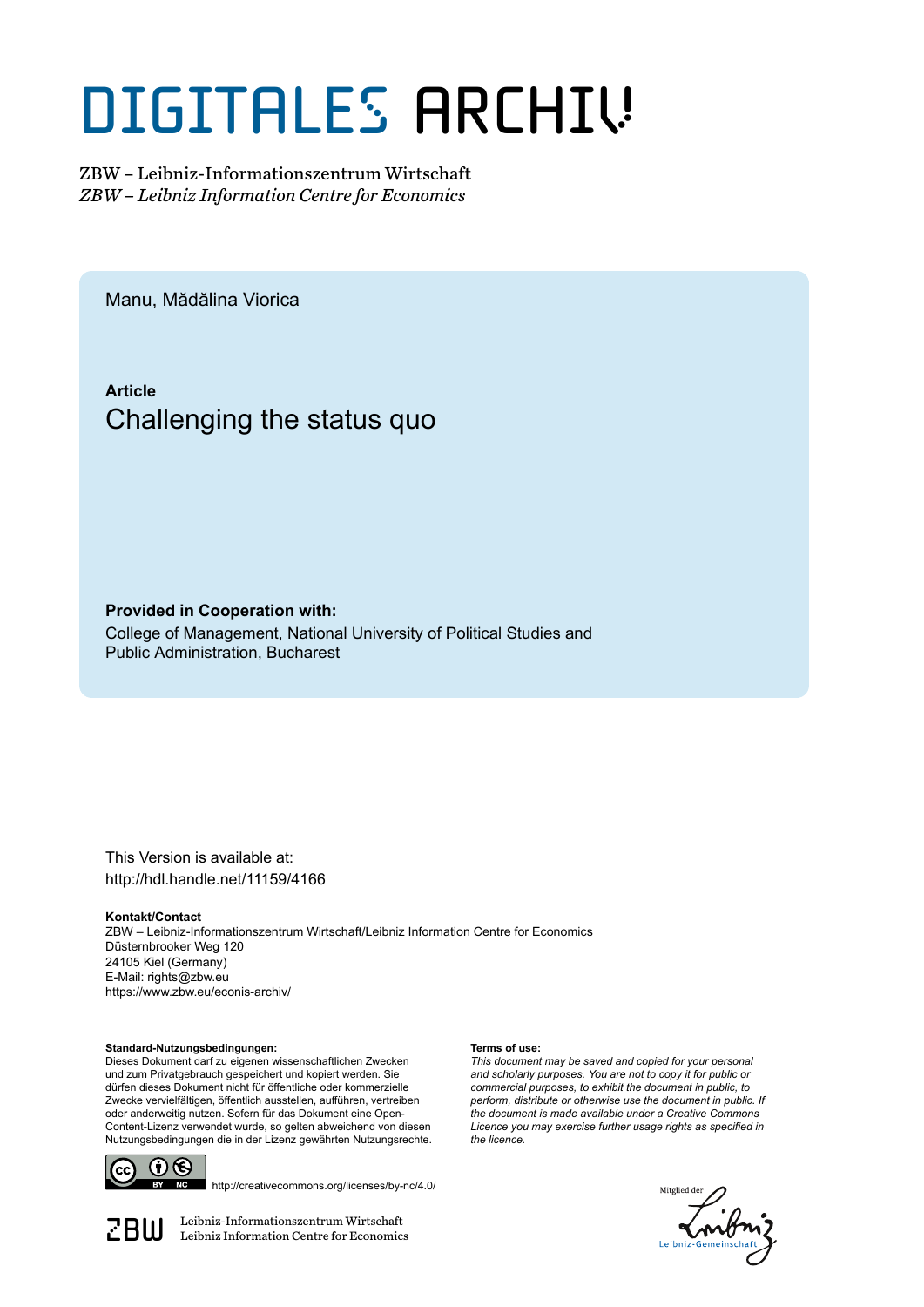# **Challenging the Status Quo: Steel Producer Case Study on the Enterprise Value for M&A**

#### **Mădălina Viorica MANU**

*Bucharest University of Economic Studies, Council for Doctoral Studies 11 Tache Ionescu St., floor 1, room 8102, Bucharest, 010352, RO mvmadalina@yahoo.com* 

#### **Vlad BRĂTĂȘANU**

*Bucharest University of Economic Studies, Council for Doctoral Studies 11 Tache Ionescu St., floor 1, room 8102, Bucharest, 010352, RO [vlad.bratasanu@gmail.com](mailto:vlad.bratasanu@gmail.com)*

#### **Ilie VASILE**

*Bucharest University of Economic Studies, Council for Doctoral Studies 11 Tache Ionescu St., floor 1, room 8102, Bucharest, 010352, RO [vasile.ilie@fin.ase.ro](mailto:vasile.ilie@fin.ase.ro)*

*Abstract. The purpose of this paper is to analyze the enterprise value determinants, in order to help the interested parties make correct (investment) decisions by studying industry cases of mergers and acquisitions (M&A). In order to understand and identify value-adding opportunities for the companies, the paper investigates a divestiture within a major international steel group. The research questions refer to the understanding of the relationship between the enterprise value and market capitalization of the selected companies acting in the steelmaking field, including other factors such as the revenue, EBITDA, EPS or ownership structure. In order to understand how the enterprise value is determined, we have analyzed relevant theories, including Tobin's Quotient (Q) for a company/ aggregate corporation, for the study of the relationship between the market value and its replacement value. If used empirically, Tobin's q helps avoid issues of estimating shareholders' risk-adjusted required return by the market prices. However, Q is*  not (yet) used in practice in the valuations of companies, because of the lack of the *necessary input data. Besides using the graphical visualization of the share price, we have used the datasets available for several years on the value of several mature steel producing companies, market capitalization, and other indicators. The methodology also includes Market Comparable method and own spreadsheet calculations. After analyzing the evolution of the share price for the global steelmaking leader (ArcelorMittal), between 2009 and 2018, we have not identified any growth potential; the market value of ArcelorMittal is a proxy for the market value of its assets.* 

*Keywords: enterprise value; market value; M&A; book value; EBITDA; Tobin's q; capitalization.*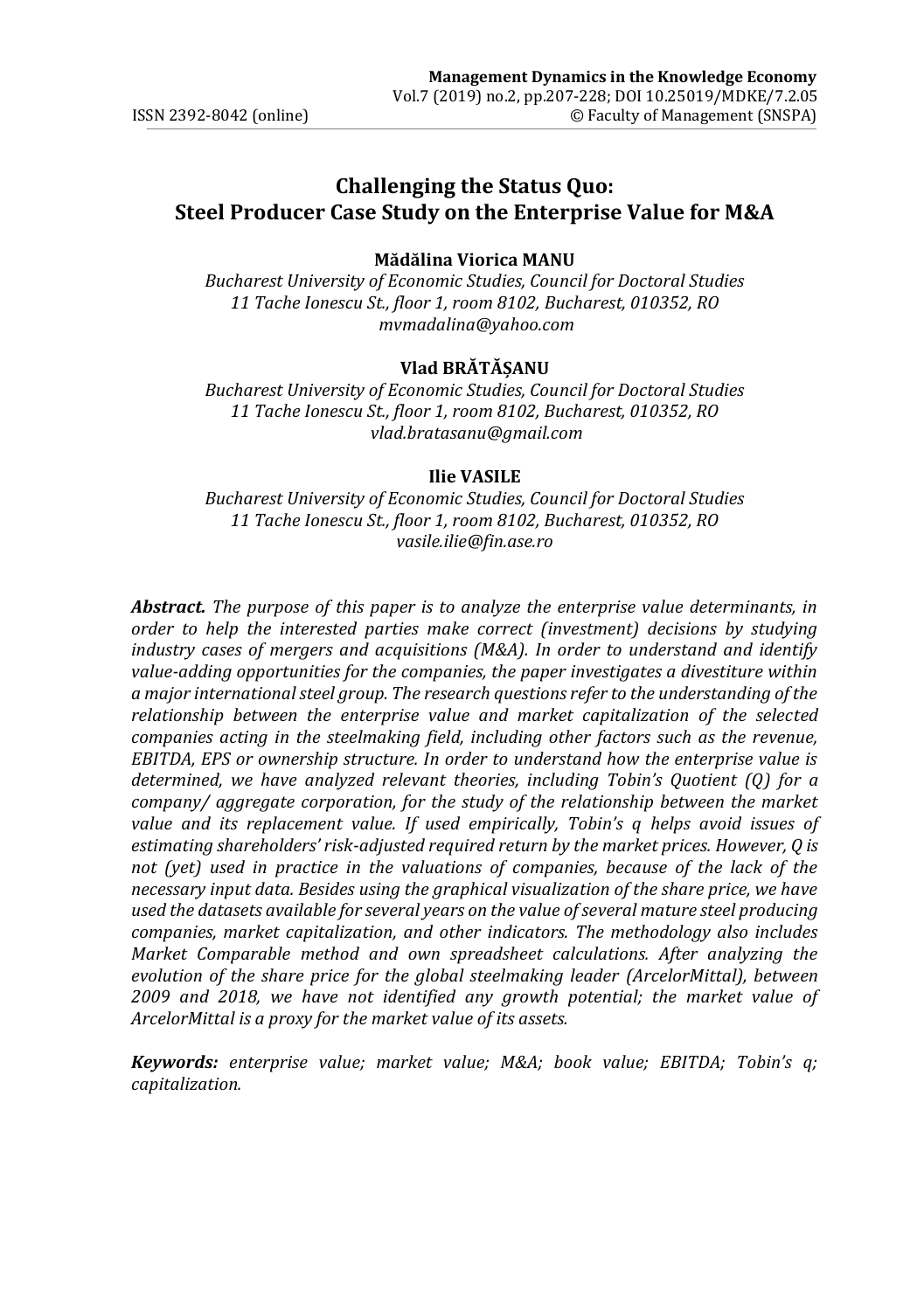#### **Introduction**

This article is part of the authors' research  $[i]$  on the enterprise value (EV) and its determinants, in order to understand the ways to maximize/ increase it, in the context of the accepted theory of value maximization as the single and most important objective of a company (Jensen, 2002). Starting from Professor Jensen's theory (2002), the measure in implementing organizational change should be the increase in the long-term market value of the firm.

In this study, we start with the analysis of the objective of the world's leading steelmaker, ArcelorMittal [ii]. The company's Action 2020 plan (2015) is a strategic roadmap, above the ongoing management gains plan (which targets *cost savings* relating to *reliability*, fuel rate, *yield* and *productivity*) and seeks to deliver operating *results* improvement of \$3 billion, through a combination of *cost* optimization, volume gains and product mix enhancement; for the European market, the objective is to continue successful asset optimization, continued optimization and the clustering of finishing sites to remove substantial overhead, centralize activities (including procurement) and improve logistics and service together with expected *higher added value (HAV)* mix and volume gains, targeting a US\$1 billion improvement in operating income (ArcelorMittal, 2016). Company's vision is a fully digitalized enterprise where everything is connected (ArcelorMittal, 2017).

At present, the mergers and acquisitions make the headlines in bold in the media worldwide, with very large values, showing the very high interest of the large companies to integrate smaller companies in order to create value and growth.

In this paper, the focus is on the activity of a steel producer, ArcelorMittal, a 'Large-Cap' company, which is listed on the major stock exchanges and falls under Basic Materials sector [iii]. On April 13, 2018, this company listed on New York Stock Exchange (ArcelorMittal, symbol MT) announced a *divestment* [ iv] package as part of a European Commission review into its *acquisition* of an Italian plant [v]. Romania's biggest steel producer, ArcelorMittal Galaţi (AMG), with about 5,600 *employees* was the largest of the assets for sale among six other European assets of a combined value of \$752-940 million; on October 12, 2018, ArcelorMittal received a binding offer for the acquisition of four plants, including the Romanian steel producer, according to the agreement with the European Commission during its merger control investigation into the Company's acquisition of Ilva S.p.A and on November 1, 2018, the acquisition completed, ArcelorMittal being the principal partner, with a 94.4 % *equity stake* in the consortium and with Banca Intesa Sanpaolo holding 5.6 percent (ArcelorMittal, 2018). Being under state-supervised special administration since 2015 and charged for corruption and environmental crime, *the target company* (Ilva), was about to be cleaned up or closed in 2018. However, the steel group, a strategic buyer, considers the target company a quality asset, as Europe's single-largest steelmaking site and a unique *opportunity* to expand and strengthen the Group's European presence, offering a compelling value creation opportunity. (ArcelorMittal, 2018)

Since its inception, ArcelorMittal has rapidly grown (ArcelorMittal, 2019). Horizontal mergers and acquisitions of companies facing difficulties are a practice for the Group and so it was the case of the former state-owned Romanian steel mill, Sidex Galați, which was incurring losses and bought for €70 mil., then rebranded into ArcelorMittal Galați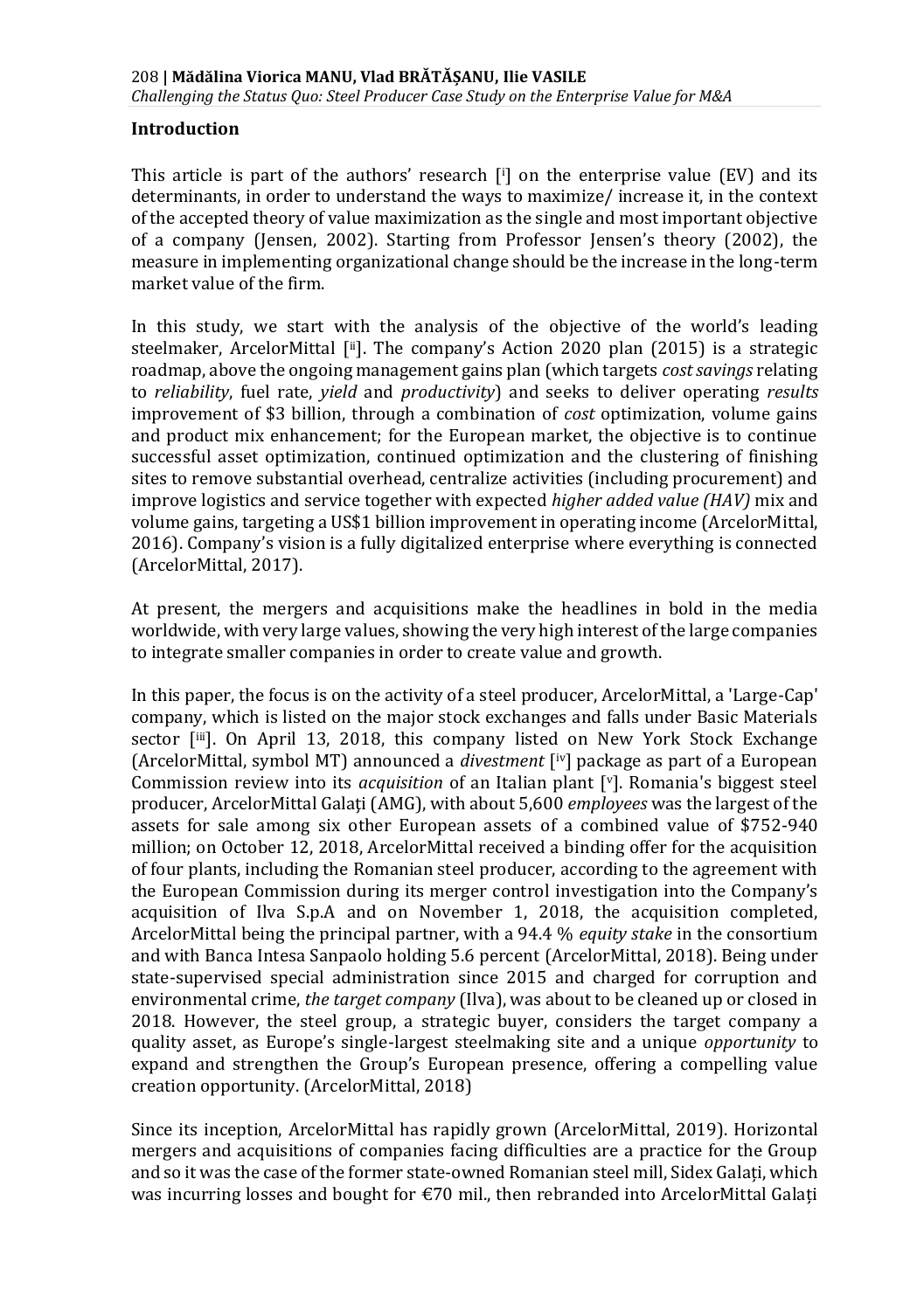(AMG) [ii]. A company in difficulty should be run to maximize its value to a potential acquirer and avoiding the trap of thinking that the business is just as valuable to anyone else.

The paper is a minor extension to authors' previous research on the factors of enterprise value and the case of a company in difficulty. Instead of making superficial changes with impact for the short term, organizations should make those changes that allow them to increase/ maximize the total long-term market value of the firm (MV), i.e. 'the values of all financial claims on the firm, including equity, debt, preferred stock, and warrants' (Jensen, 2002).

#### **Problem statement**

*Challenging the status quo* is about asking the right questions and finding the obstacles to growth and that is what a company in difficulty is supposed to do in order to make the right changes. Poorly managed firms are taken over and restructured by the new owners, who request the additional value. The current status quo of ArcelorMittal Galati is bad because of market evolution and management. Therefore, how the company market value (stock price) changes when it announced to dispose of assets of \$752-940 million? How the acquisition valuation of the target firm should be done? Which is the best possible estimate of the target's value?

Every company that doesn't simply close its doors will someday be sold. Buyers have to determine how much the company is worth to them and the sellers have to decide how much they will accept for their shares of the company. Then how to assess the company potential from the acquirer's viewpoint?

## **Literature review**

The relation between value maximization and stakeholder theory, called enlightened value maximization theory, accepts maximization of the long-run value of the firm and specifies value seeking as the firm's objective (Jensen, 2002), as it is explained in the table in the Annex.

Investors have to know the business value, not how much a stock has been going up or how sales of a new product are progressing, or "what is this business worth, given all the available facts?" (Mihaljevic, 2014).

Price (1998) specified that his first analysis of an intangible asset was overstated, increased *book value (BV)*, and showed higher earnings than were warranted, in order to keep the stock price higher than it otherwise would have been warranted in 1975. The stock price must relate to its financials and *book value (BV)*, *cash flow*, *interest,* and *ratios* fundamentally value common stock. With this respect, Graham showed the difference between "Book value including intangibles" and "tangible/net book value" (Graham, 1937).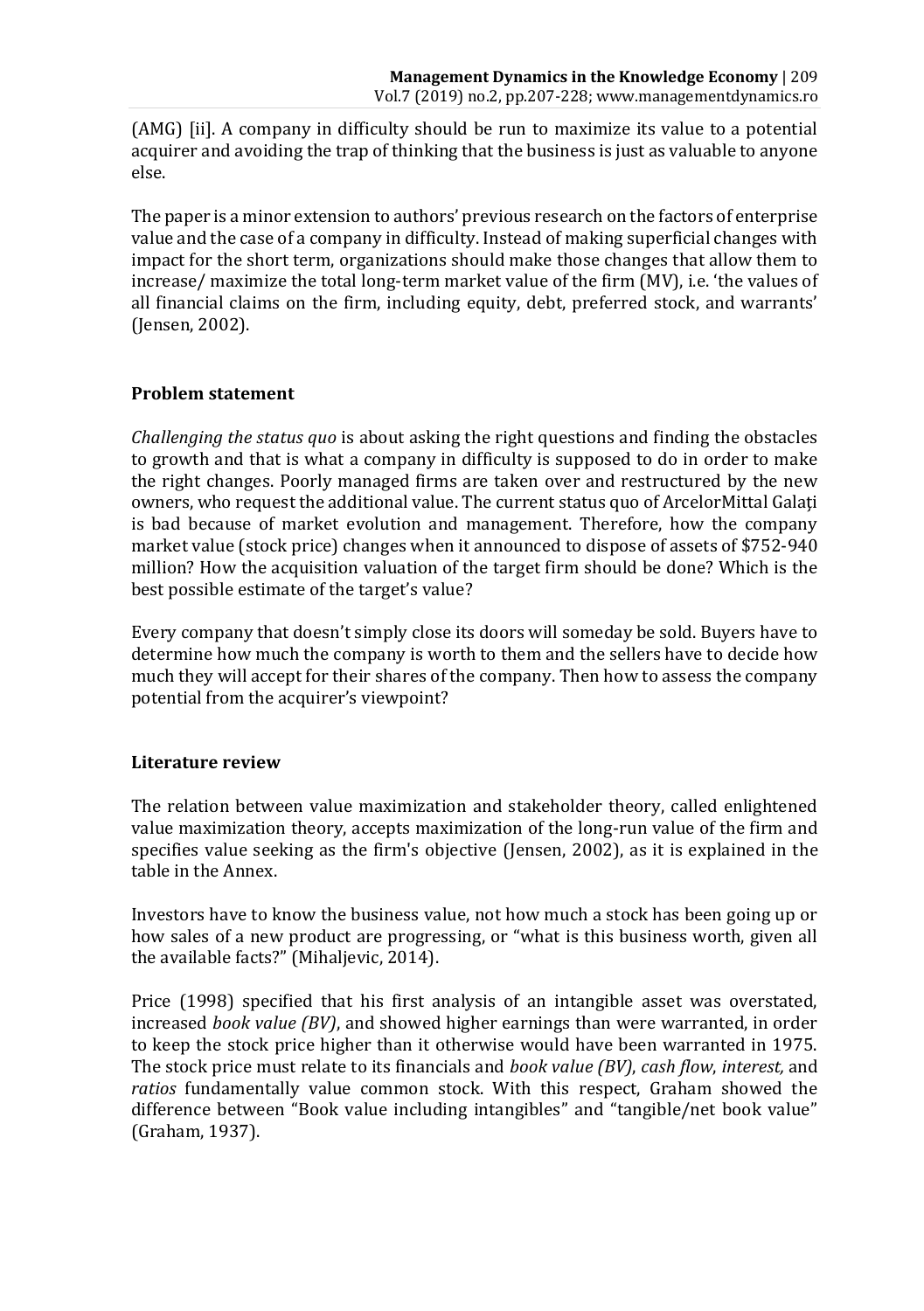*Challenging the Status Quo: Steel Producer Case Study on the Enterprise Value for M&A*

Depending on the perspective used (market or accounting) there are several types of values used in various situations, as shown in Table 1.

| <b>Types of value</b>                                |                                 |                                   |                                                                |  |  |  |  |
|------------------------------------------------------|---------------------------------|-----------------------------------|----------------------------------------------------------------|--|--|--|--|
| liquidation<br>(floor) value<br>(non-going -concern) | book value (BV)<br>(accounting) | market value (MV)<br>(fair value) | replacement cost<br>of the firm's net<br>assets<br>(Tobin's q) |  |  |  |  |

*Table 1. Expressing the value (authors' representation)*

As shown in the Annex, Tobin's q has become the most widely used measure of a firm's incentive to invest and likely the most commonly used repressor in empirical corporate finance (Erickson & Whited, 2006). Erickson and Whited (2006) adapted the measurement-error consistent estimators, finding that most proxies for Q are poor.

Keynes (1936) and Grunfeld (1960) considered that a firm should invest in additional assets if this increases the stock market's valuation of the firm:

q = MVassets/RC

Where MVassets = the market value of a firm's assets, or the book value (BV) of *debt,* in practice (Damodaran, n.d.); RC = the replacement cost of these assets.

The *Market-to-Book* ratio (MB), as a rough proxy for Tobin's q, has been a common measure of *firm value*. In contrast to the M/B (using the book value of the total assets as denominator), the Tobin's Q applies the replacement values of assets; instead of measuring the financial performance of the existing assets, the Tobin's Q measures the financial performance of a new investment, if the existing production capacity is reproduced, being oriented towards the future (Groß, 2007).

When inflation pushed up the replacement cost of the assets or where technology has reduced the cost of the assets, q may provide a more updated measure of the value of the assets than the accounting BV.

Empirical studies using Tobin's Q initially focused on explaining it (Lindenberg & Ross, 1981; Salinger, 1984), then predicted investment spending (Furstenberg, 1977; Summers, 1981; Hayashi, 1982). There are studies of the effects of managerial equity ownership (Morck, Shleifer and Vishny, 1988; McConnell & Servaes, 1990) or on the size of a company's board of directors (Yermack, 1996), corporate diversification (Berger & Ofek, 1995; Rajan, Servaes and Zingales, 2000) and dividend changes (Lang & Litzenberger, 1989; Denis, Denis and Sarin, 1994). Holding investment opportunities constant while investigating the determinants of capital structure (Titman & Wessels, 1988), leveraged buyouts (Opler & Titman, 1993) and takeovers (Lang, Stulz and Walkling, 1989; Servaes, 1991), studies on stock market investments at times when the Q ratio was less than parity have produced above-average long-term returns (Harney & Towervi) despite other contrary opinions; "q beats all variants of the PE ratio for predicting real rates of return". (Mihaljevic, 2010).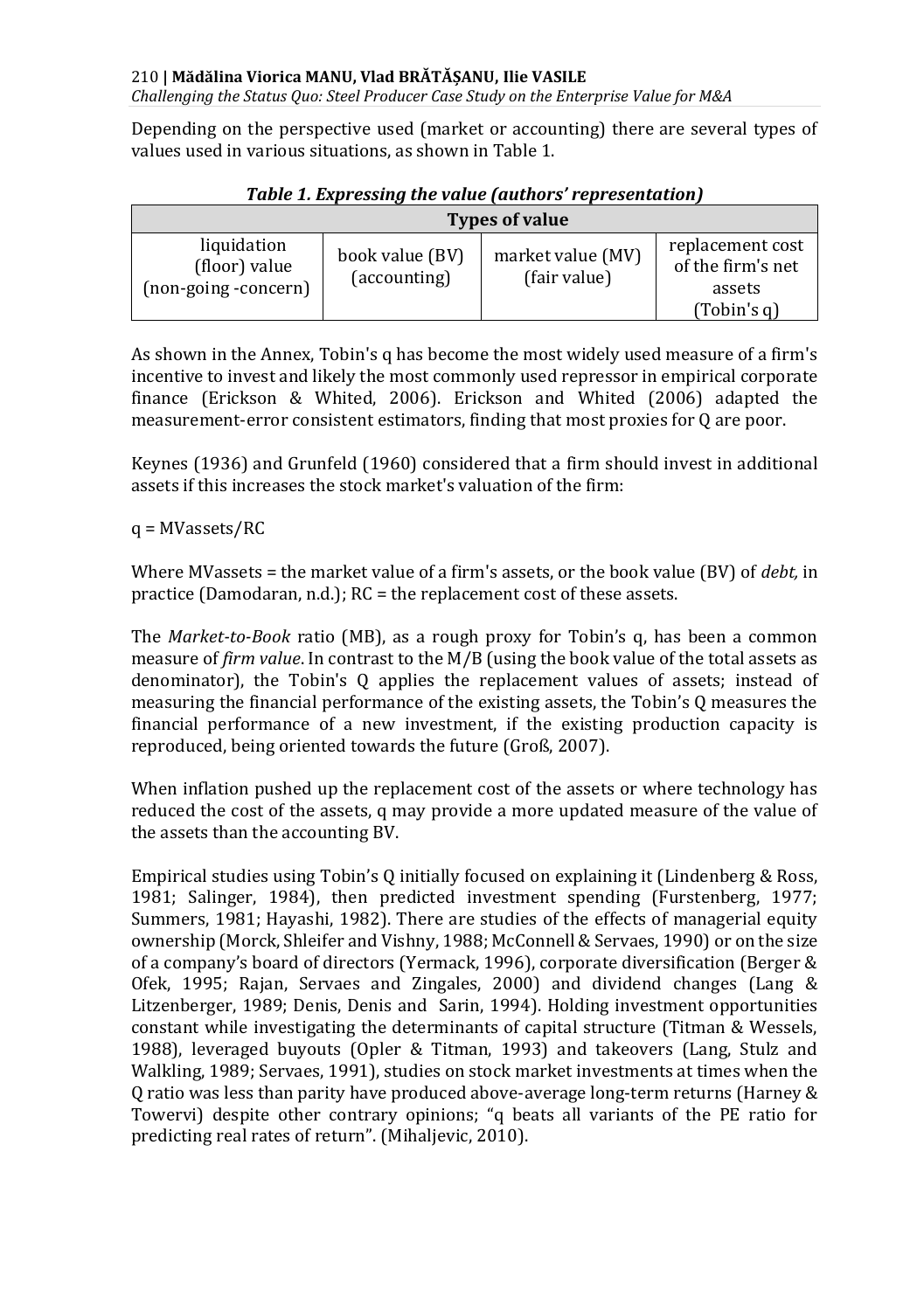Tobin's Q estimates (Chung & Pruitt, 1994) have been calculated using publicly available and easily verifiable company-specific accounting and market pricing data: at least 96.6% of the variability of Tobin's Q, as calculated more elaborately by Lindenberg and Ross (1981), is explained by the "approximate Q" (Mihaljevic, 2010).

 $Tobin's Q = (MVE+PS+DEBT)/TA$ 

Where MVE = market value of the common equity of a firm; PS = liquidating value of the firm's preferred stock; DEBT = current liabilities minus current assets, plus book value of long-term debt; TA = the book value of the total assets of the firm.

Smithers & Wright (2002) created *equity Q*:

 $Q = E/NW$ 

Where E=equity market cap; NW=net worth at replacement cost. (CFA Institute, 2017)

Market-level Tobin's Q can be used to judge whether an equity market is disvalued, by comparing the current Q with 1 or the historical mean value (CFA Institute, 2017):

 $Q = (E+D)/RC$ 

Where  $RC =$  estimate of the replacement cost of aggregate corporate assets; E and  $D=$ estimates of aggregate equity and debt market values.

The analysis of the characteristics of companies more likely to be acquired and the relevant indicators summarized by professor Damodaran (2004), in the consideration of an investor's point of view (table 2), show that the increasing interest for poorly managed companies can be explained as there is room for improvement and a chance for acquirers to "make a good company great."

| Indicator                              | <b>Benchmark</b>              |
|----------------------------------------|-------------------------------|
| Return on equity (ROE)                 | > 4% below the peer group ROE |
| Stock returns over last year lag peer  | $by > 5\%$                    |
| group returns                          |                               |
| Annualized standard deviation in stock | $> 80\%$                      |
| prices                                 |                               |
| Insider holdings                       | $~10\%$                       |
| debt to capital ratios $(D/C)$         | < 50%                         |

*Table 2. Criteria for stocks likely to be targeted in M&A (***Damodaran, Investment Philosophies and Investment Fables, 2004)**

In a study of the period 2007 – 2017, the market cap of the companies operating in the oil & gas and materials sectors were the least influenced by the economic cycles. A median excess return of up to 12% of the indices over the risk-free rate was estimated for the period 2012-2017, compensating investors for taking on the relatively higher risk of equity investment. Financial multiples tend to decrease when the economy contracts, thus financial multiples are a relatively good proxy for investors' expectations (PwC Romania, 2017).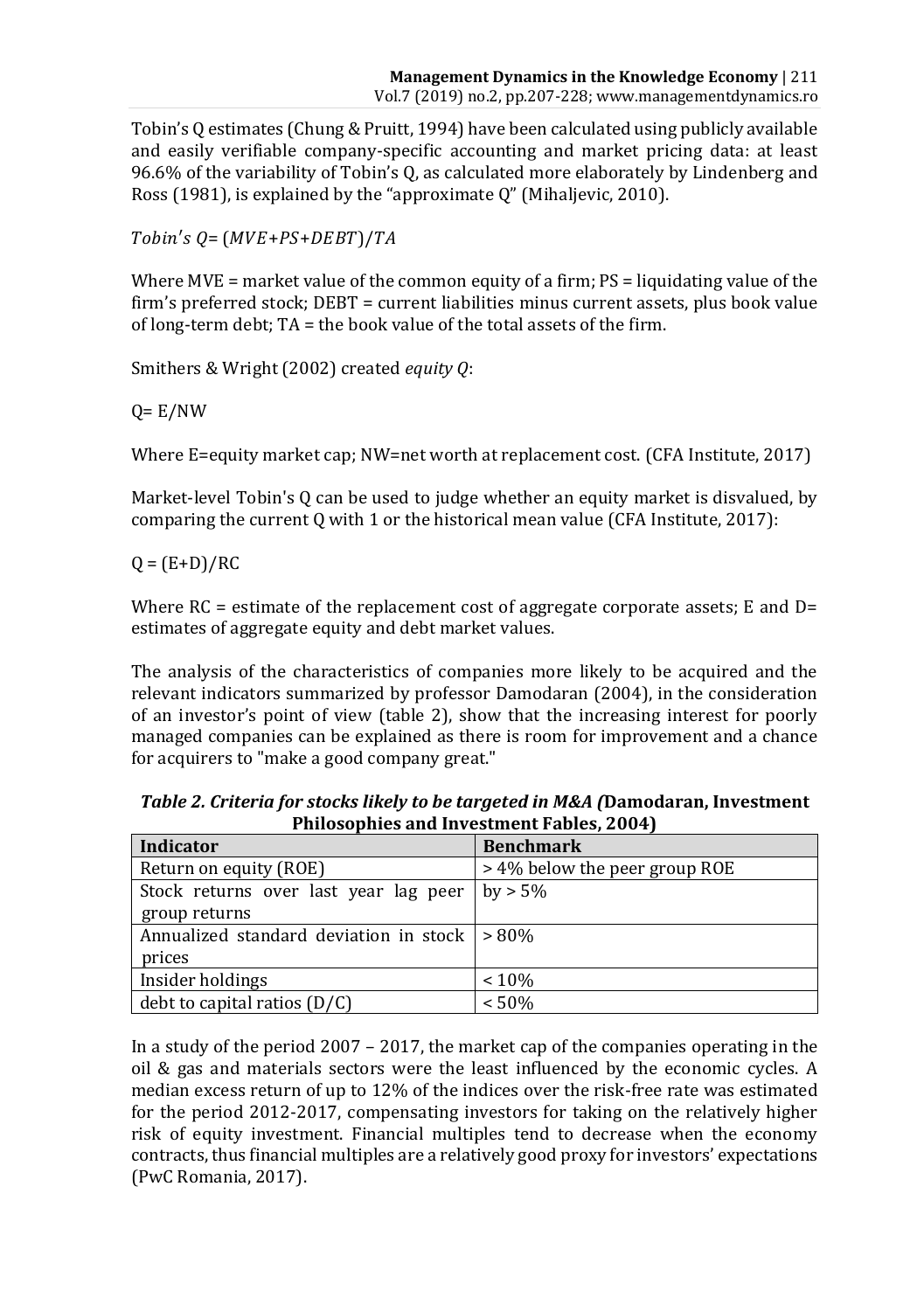*Challenging the Status Quo: Steel Producer Case Study on the Enterprise Value for M&A*

Communication with stakeholders does not support the processes of knowledge management and innovation processes. Not treating communication with stakeholders as a basis for creating enterprise value suggests depreciation of communication in managing surveyed entities, especially that the basis of their functioning (external funding) is communication with stakeholders, e.g. clients or co-developers of innovative basic processes. Improving/modernizing methods/tools of communication with stakeholders is usually a cost for the surveyed enterprises than the source of development, e.g. in the long run (Wereda & Woźniak, 2018).

#### **Research method**

#### *The market approach*

After the boom between 2002 and 2007 and after reaching a historical high in July 2008, the average global price of steel has declined each month since then, and in May 2009 reached a level that was 55% lower than July's peak (OECD Steel Committee, 2009).

In order to understand the steel market and how the company share price evolved, we look at the steel price evolution shown in Figure 1.



*Figure 1. Steel prices evolution (Bloomberg, 2012)*

The peak of the price of steel was reached in 2008. Looking at the company price (Figure 2), we can see a similar trend, making us understand the importance and the great influence of the market on the company value. After the peak reached in 2008, the company share price followed the steel price evolution, which means that the correlation should be tested.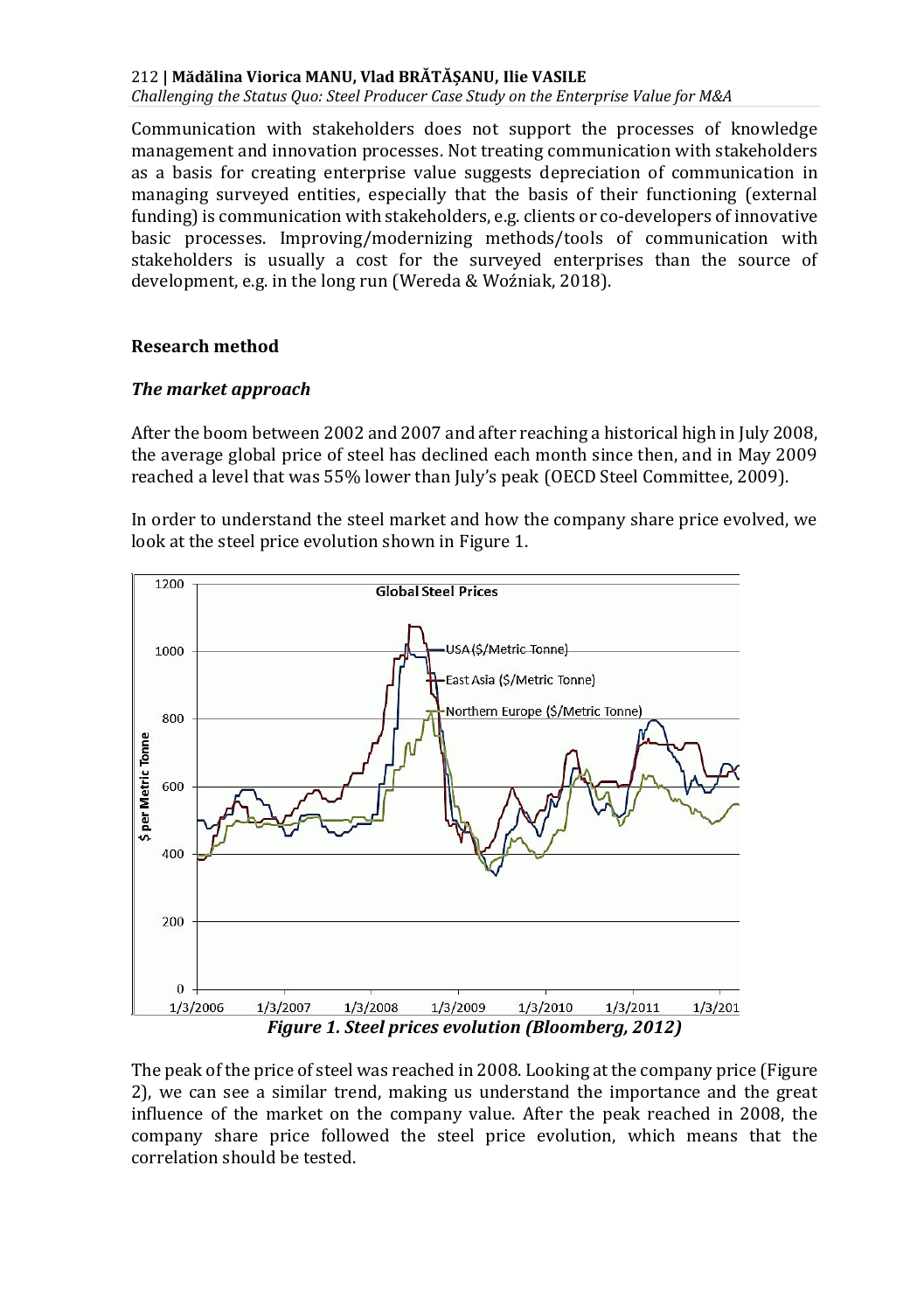

*Figure 2. Company stock price history (Bloomberg, 2017)*

Steel prices and producers' shares are being lifted as per the strong global demand. Nations have strengthened trade defenses after China's so-called steel dumping became a political flashpoint (Bloomberg, 2017).

Financial data are often considered very 'noisy', being difficult to separate underlying trends or patterns from random and uninteresting features and not being normally distributed; high-frequency data often contain additional 'patterns' (as a result of the way that the market works, or the way that prices are recorded) and these features need to be considered in the model-building process (Brooks, 2014). For statistical reasons, the raw price series are converted into a series of returns, which are unit-free (figure 3). The log-return formulation (or log-price relatives, since they are the log of the ratio of this period's price to the previous period's price) have the property that they can be interpreted as continuously compounded returns – so that the frequency of compounding of the return does not matter and thus returns across assets can more easily be compared, and are time-additive. However, the disadvantage of using the logreturns is the continuously compounded returns are not additive across a portfolio; the log of a sum is not the same as the sum of a log since the operation of taking a log constitutes a non-linear transformation.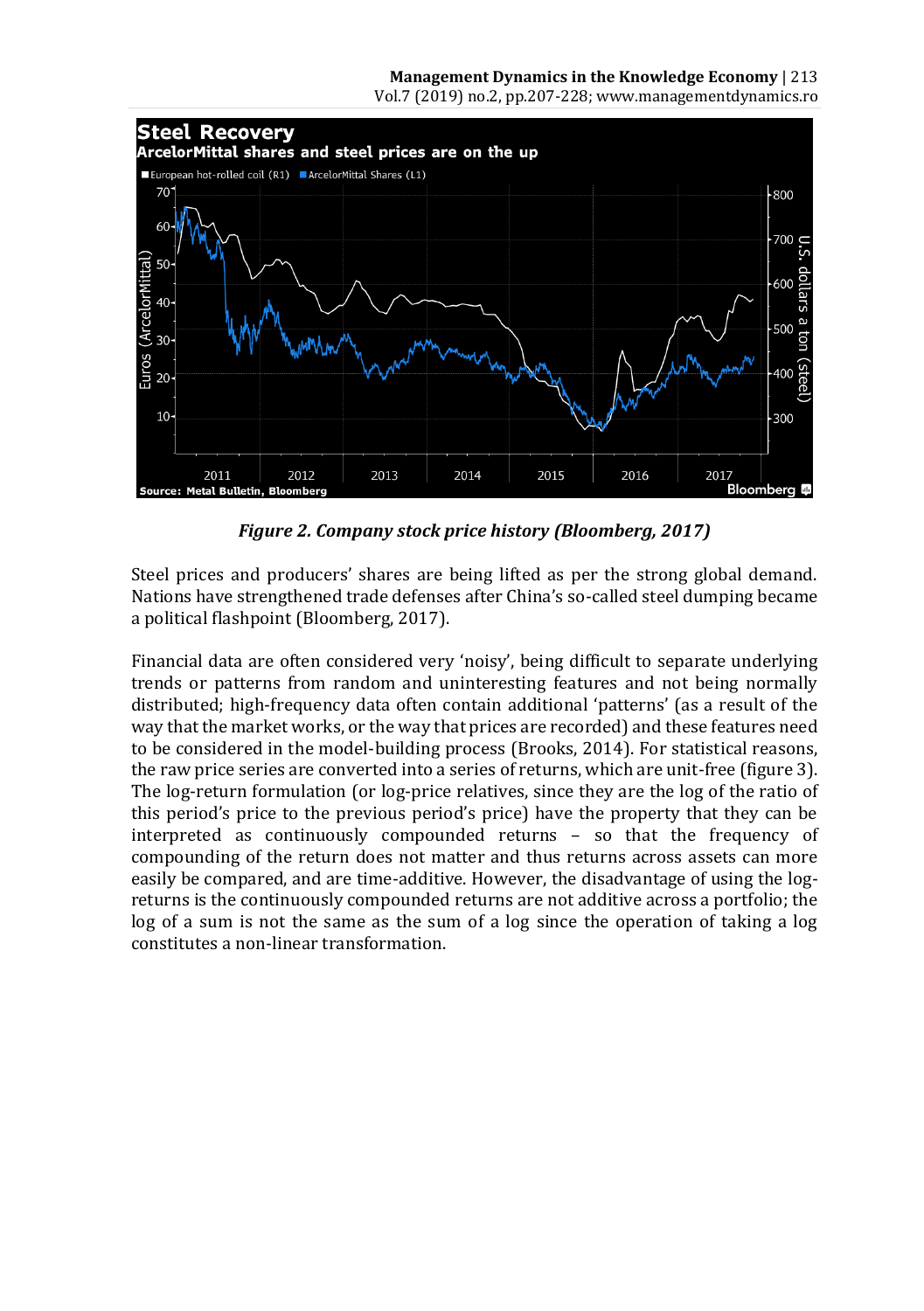*Challenging the Status Quo: Steel Producer Case Study on the Enterprise Value for M&A*



*Figure 3. The natural logarithm of the close price of ArcelorMittal (on Euronext, between 02.01.2007 – 01.07.2018) (author's calculations)*

In Figure 4, the average steel prices decreased (2011 - 2017). But even during the downturn, the company kept making deals (like ThyssenKrupp AG's plant in Alabama, Europe's biggest steel plant in Italy - Ilva) or looking at a joint venture in India (Bloomberg, 2017).



*Figure 4. Steel prices evolution (ArcelorMittal, 2018)*

In Table 3 below, we can see the current situation of the market and MT share price  $\lceil$ <sup>vii</sup>] and the company is performing below the market.

|                               | 7-day<br><b>Return</b><br>(%) | <b>1 Year Total</b><br>Return $(\%)$ | <b>Share</b><br>Price (end<br>of 2018) | <b>PF</b><br><b>Ratio</b> |
|-------------------------------|-------------------------------|--------------------------------------|----------------------------------------|---------------------------|
| <b>United States Market</b>   |                               | 4.8                                  |                                        | 16.8x                     |
| Netherlands Metals and Mining | $-2.9$                        | $-1.7$                               | $\overline{\phantom{a}}$               | 8.5x                      |
| ArcelorMittal [MT]            | $-7.9$                        | $-26.6$                              | 19.2                                   | 4.14                      |

|  |  | Table 3. The market and MT share price |  |  |  |  |
|--|--|----------------------------------------|--|--|--|--|
|--|--|----------------------------------------|--|--|--|--|

PER (or P/E) is based on the market capitalization of companies on profit and expresses the number of years the investment in one share could be recovered from the issuing company; P/E or PBV reflect the company's profitability and signals over/undervalued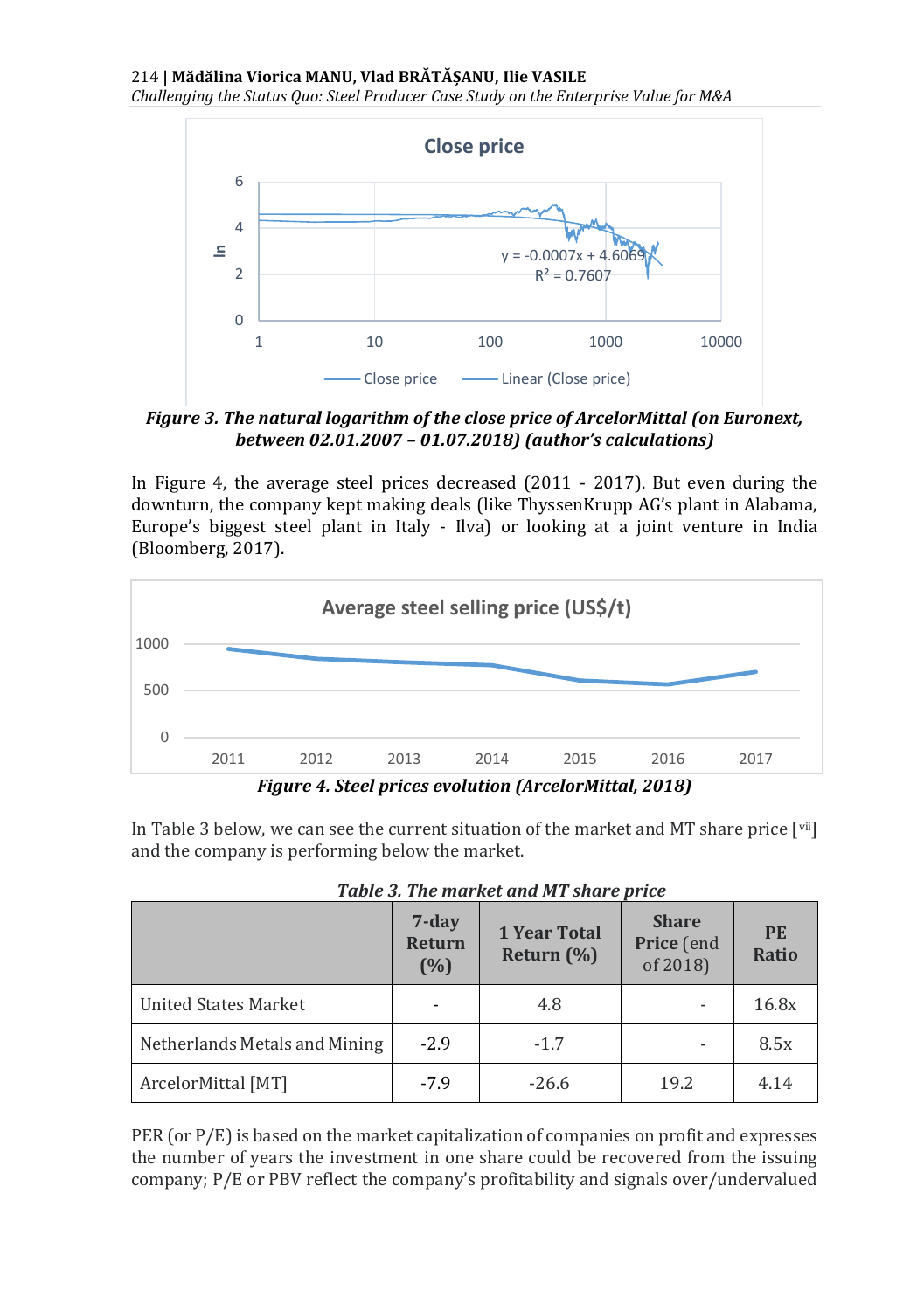enterprise and it represents an alternative to the traditional assessment methods (assets, financial performance) based on the financial statements (which show historical data), which should reflect the image of the company but does not register the brand's reputation, or goodwill (Ion, 2016). A small PER may indicate the stock is undervalued (Pasol, 2004). However, some firms have no interest to report a big profit, in order to optimize costs: there are Romanian companies relying on bank financing and banks look for companies with a solid financial situation – assets, equity, dues (Pasol, 2004).

With their scale and scope, ArcelorMittal (2017) wants to remain ahead and lead the industry in the future of steelmaking. The company ambitious plans include a digitalization phase of the manufacturing sector driven by four disruptions:

• The rise in data volumes, computational power, and connectivity, especially new lowpower wide-area networks;

• The emergence of analytics and business intelligence capabilities;

• New forms of human-machine interaction such as touch interfaces and augmentedreality systems;

• Improvements in transferring digital instructions to the physical world, such as advanced robotics and 3-D printing.

In order to understand the interest for the Energy, Mining & Utilities sector, in table 4 below, we see several relevant transactions in Europe, at the end of 2018, totaling 74 US\$ bn., which comes second to the most attractive sector.

| Value<br>(US <sub>5</sub> )<br>bn.) | <b>Bidder company</b>      | <b>Target company</b>       | <b>Target</b><br>sector |
|-------------------------------------|----------------------------|-----------------------------|-------------------------|
| 79.7                                | Takeda Pharmaceutical      | Shire Plc.                  | Pharma,                 |
|                                     | Company Limited            |                             | Medical &               |
|                                     |                            |                             | <b>Biotech</b>          |
| 51.5                                | <b>Comcast Corporation</b> | Sky Plc.                    | Media                   |
| 46.6                                | <b>E.ON SE</b>             | <b>Innogy SE</b>            | Energy,                 |
| 27.4                                | China Three Gorges         | Energias de Portugal SA     | Mining &                |
|                                     | Corporation                | (76.73% Stake)              | <b>Utilities</b>        |
| 39.6                                | Consortium                 | Abertis Infraestructuras SA | Construction            |

*Table 4. M&A targeting Europe in Q4 2018 (Acuris, 2018)*

In a Romanian top by value (Figure 5), the transactions that targeted production companies (for 100% stake) totaled 490,8 mil. Euro, including industry assets.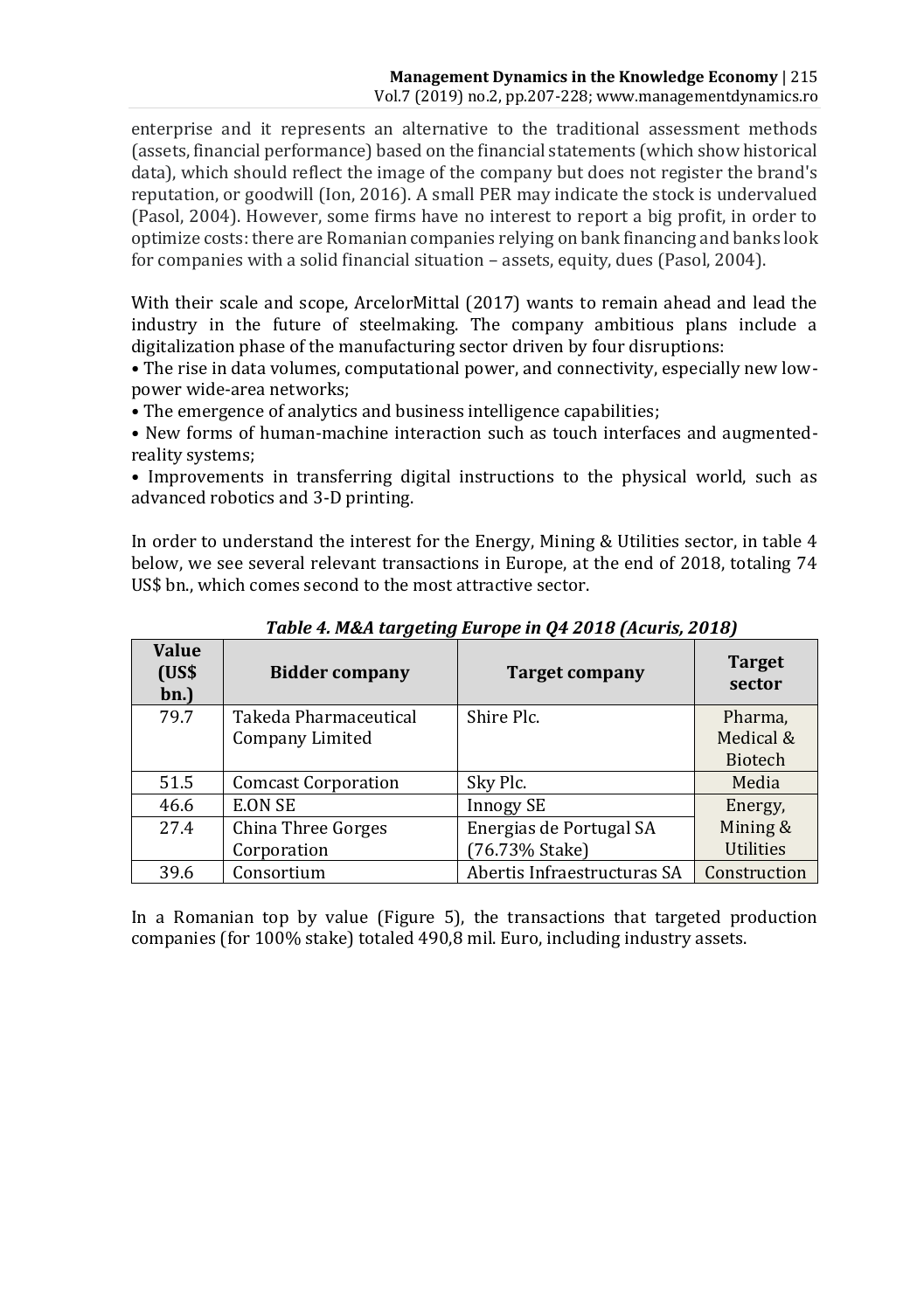*Challenging the Status Quo: Steel Producer Case Study on the Enterprise Value for M&A*

| Nr. | Objectul tranzactiei                                                  | Sector                     | Tipul acordului     | Participatie (%) | Cumpărător (Tară)                            | Valoare (mil. euro) |
|-----|-----------------------------------------------------------------------|----------------------------|---------------------|------------------|----------------------------------------------|---------------------|
|     | Enel Distributie Muntenia, Enel Energie Muntenia energie și utilități |                            | minoritar           | 13,6%            | Enel (Italia)                                | 401.2               |
|     | 2. A & D Pharma Holdings                                              | distributie si retail      | total               | 100%             | Penta Investment (Cehia)                     | 350*                |
| 3.  | <b>Bancpost</b>                                                       | finante si asigurări       | majoritar           | 99,2%            | Banca Transilvania (România)                 | $240*$              |
| 4.  | <b>EcoPack si EcoPaper</b>                                            | productie                  | total               | 100%             | DS Smith (Marea Britanie)                    | 208                 |
| 5.  | Hotelul Radisson Blu din Bucuresti                                    | real estate si constructii | total               | 100%             | Revetas Capital (Marea Britanie)             | 169,2               |
|     | 6. companii din grupul Electrica**                                    | energie si utilităti       | minoritar           | 22%              | Electrica (România)                          | 165,7               |
|     | 7. operatiunile din România ale Takata Corp.                          | productie                  | total               | 100%             | Key Safety Systems (SUA)                     | 153,9***            |
| 8.  | <b>Bitdefender</b>                                                    | telecom & IT               | majorare de capital | 30%              | Vitruvian Partners (Marea Britanie)          | $151,3***$          |
| 9.  | <b>Premium Porc Group</b>                                             | agricultură                | total               | 100%             | Polaris Private Equity (Danemarca)           | $134*$              |
| 10. | active ale Oltchim                                                    | productie                  | total               | 100%             | Dynamic Selling Group, Chimcomplex (România) | 128,9               |
|     | Top 10                                                                | ۰                          | ۰                   |                  |                                              | 2.102,2             |

*Figure 5. Top 10 transactions in Romania by value* **(CMS)**

In a top 5 of the Romanian companies from the Materials group by market cap, there are Alro S.A, TMK-Artrom S.A., Teraplast S.A., Vrancart S.A., and Oltchim S.A. with net profit margin of 4% to 9% (quartiles), with a median of 6% and PER multiple ranges between 7.9x and 13.4x, with a median of 9.8x. Most active sectors in M&A were Industrial and Consumer (with 15 and 12 deals closed during 2007 – 2017), according to PwC Romania (2017). In table 5, the PER ratio is presented for the industrial and other similar sectors, which recorded figures mainly above the other sectors.

| Industry                    | 2007 | 2008           | 2009   | 2010      | 2011           | 2012 | 2013 | 2014 | $\overline{0}$<br>됴     | 2016      | 2017 | Volatility<br>ratio<br>of P<br>ડિ<br>ले | Last 5 yr<br>xem | Last 5<br>lĒ.<br>$\mathbf{M}$ |
|-----------------------------|------|----------------|--------|-----------|----------------|------|------|------|-------------------------|-----------|------|-----------------------------------------|------------------|-------------------------------|
| Industrial                  | 30.6 | 7.2            | 7.6    | 10.1      | 15.3           | 8.1  | 12.1 | 11.0 | 8.6                     | 9.4       | 12.0 | 25                                      | 12.1             | 8.6                           |
| Materials                   | 27.5 | 6.4            |        | 11.8 14.0 | 6.8            | 10.2 | 13.1 | 7.3  | 5.7                     | 10.7      | 9.8  | 30                                      | 13.1             | 5.7                           |
| Electricity                 | 46.6 | 9.1            | 2.7    | 25        | 9.3            | 19.4 | 5.6  | 13   |                         | 11.4 12.5 | 15.9 | 53                                      | 15.9             | 5.6                           |
| <b>All sectors</b>          | 24.8 | $\overline{7}$ | 8.4    | 12.5      | 9.5            | 7.8  | 11.3 | 9.5  | 9.3                     | 10.9 11.7 |      | 18                                      | 11.7             | 9.3                           |
| <b>GDP</b><br>growth<br>(%) | 6.9  | 8.3            | $-5.9$ | $-2.8$    | $\overline{2}$ | 1.3  | 3.5  | 3.1  | $\overline{\mathbf{4}}$ | 4.8       | 7    | 169.5                                   | 7.0              | 3.1                           |
| <b>Industrial</b><br>(%)    | 10.1 | 1.9            | -5     | 4.9       | 7.9            | 2.6  | 7.4  | 6.3  | 3                       | 1.7       | 8.2  | 103.3                                   | 8.2              | 1.7                           |

*Table 5. PER ratio for the interval 2007-2017 (PwC Romania, 2017)*

Companies with differing risk profiles compared to the valuation target are used to estimate value. The strategic reasons for acquiring a particular company in a specific market led to prices that are out of line with typical values of most frequently used multiples - price to sales ratio, price earnings ratio (PER) and price/book value of equity ratio (P/BV).

The PwC Romania (2017) analysis of the local M&A market activity on 50 transactions completed (the period 2007-2017) shows that the historical average EV/EBITDA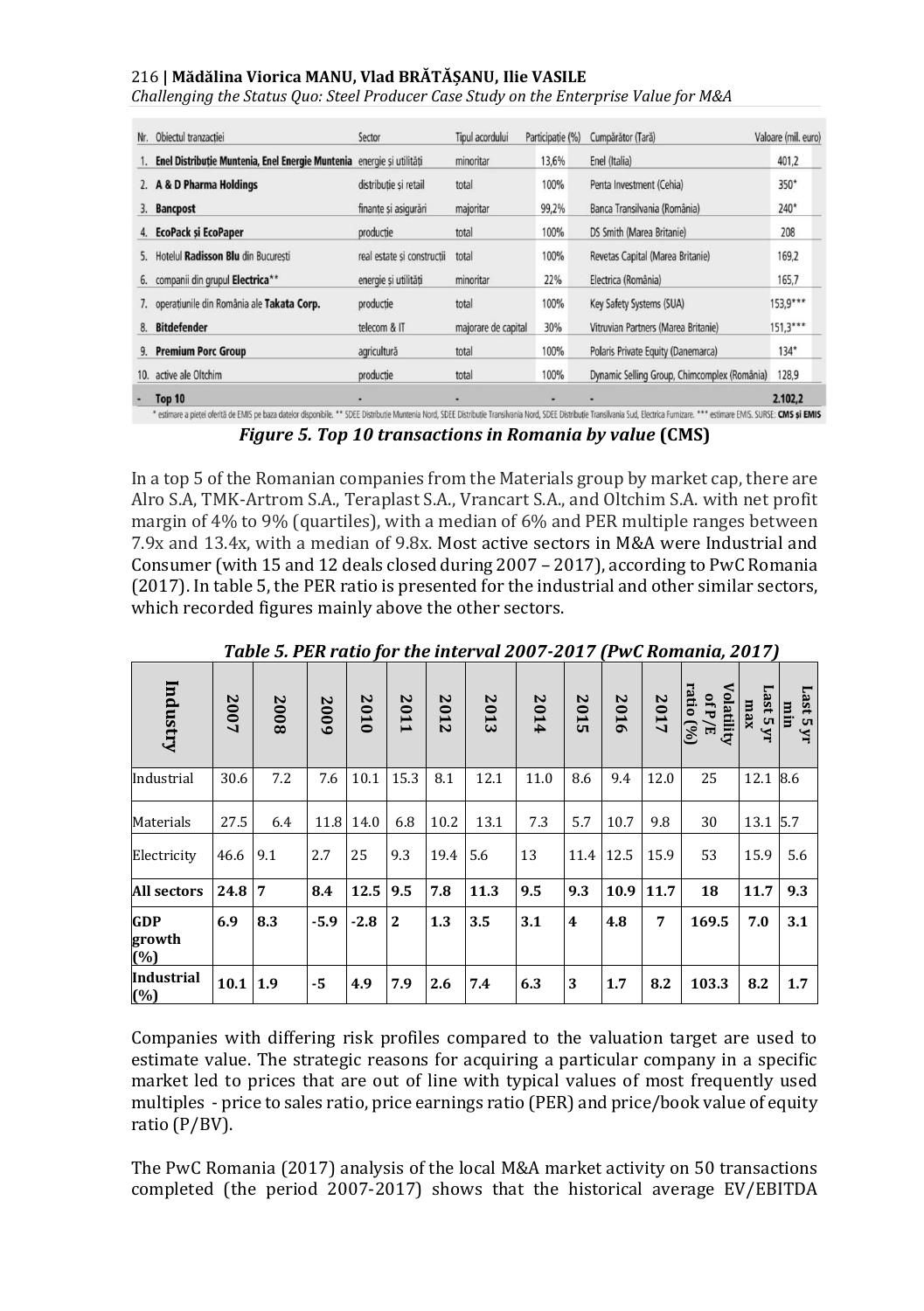multiple for transactions closed over the period 2007-2017 is 8.3x. (Table 5). Otherwise, when a company Z is similar to a company X, the enterprise value (of company X) is:

$$
EVx = EV/EBITz \times EBITx
$$

The multiples selection considers the robustness of the data information available within the data set while focusing on the multiple that best represents the sector/subindustries (Table 6). The selection of the best indicator amongst the median and the mean considers the dispersion test. Outliers, defined by PwC Romania (2017) as multiples exceeding 50, were excluded.

*Table 6. The historical average EV/EBITDA for the transactions closed (2007- 2017) (adapted from PwC Romania, 2017)*

|                | 2008              | 2010 | 2017 | <b>Average</b> |
|----------------|-------------------|------|------|----------------|
| EV/EBITDA      | ົາ⊽<br>11<br>1.4A | 2.6x |      |                |
| Avg. EV/EBITDA |                   |      | 7.5x | оσ<br>ი.ა      |

Buyers and sellers usually know the *EBITDA multiple* to be used, depending on the projected growth rate of the business, its history and reputation, and market conditions or rely on a *weighted average of EBITDA* over the previous 3-5 years (Knight, 2016). EBITDA [viii] is considered to have several limitations that become more crucial as risk tolerance among high-yield investors increases and underwriting standards and financial covenants loosen (i.e. investor demand remains strong for bonds issued by companies with weak balance sheets, so companies negotiate aggressive adjustments to EBITDA to depict lower leverage and a seemingly better credit profile) (Moody's, 2014).

According to professor Damodaran, acquisition valuations are complex, involving issues like synergy and control, which go beyond just valuing a target firm. M&A analysis requires the application of valuation tools for the decision, such as bid and takeover premium, distribution of gains between acquiring firm and target firm shareholders (Table 7).

| auaptea ji om banioual all j |                                      |                 |  |  |  |  |
|------------------------------|--------------------------------------|-----------------|--|--|--|--|
| <b>Acquisition motive</b>    | Value target firm as                 | <b>Examples</b> |  |  |  |  |
| Undervaluation by the        | Status Quo Valuation: no extra       |                 |  |  |  |  |
| financial markets            | premium                              |                 |  |  |  |  |
| Diversification, for         |                                      | Ilva S.p.A      |  |  |  |  |
| stabilizing earnings and     |                                      |                 |  |  |  |  |
| reducing risk                |                                      |                 |  |  |  |  |
| <b>Operating Synergy</b>     | Target Firm Value = Independent      |                 |  |  |  |  |
| -Cost Savings: in the        | Value + Synergy                      |                 |  |  |  |  |
| same business to create      | Synergy = value of the bidding firm  |                 |  |  |  |  |
| economies of scale:          | (pre-acquisition) - value of the     |                 |  |  |  |  |
| -Higher growth               | target firm (with control premium)   |                 |  |  |  |  |
| Financial Synergy, from:     | Tax Benefits: Value of Target Firm + |                 |  |  |  |  |
|                              | PV of Tax Benefits                   |                 |  |  |  |  |

*Table 7. Motives behind acquisitions and firm value (adapted from Damodaran)*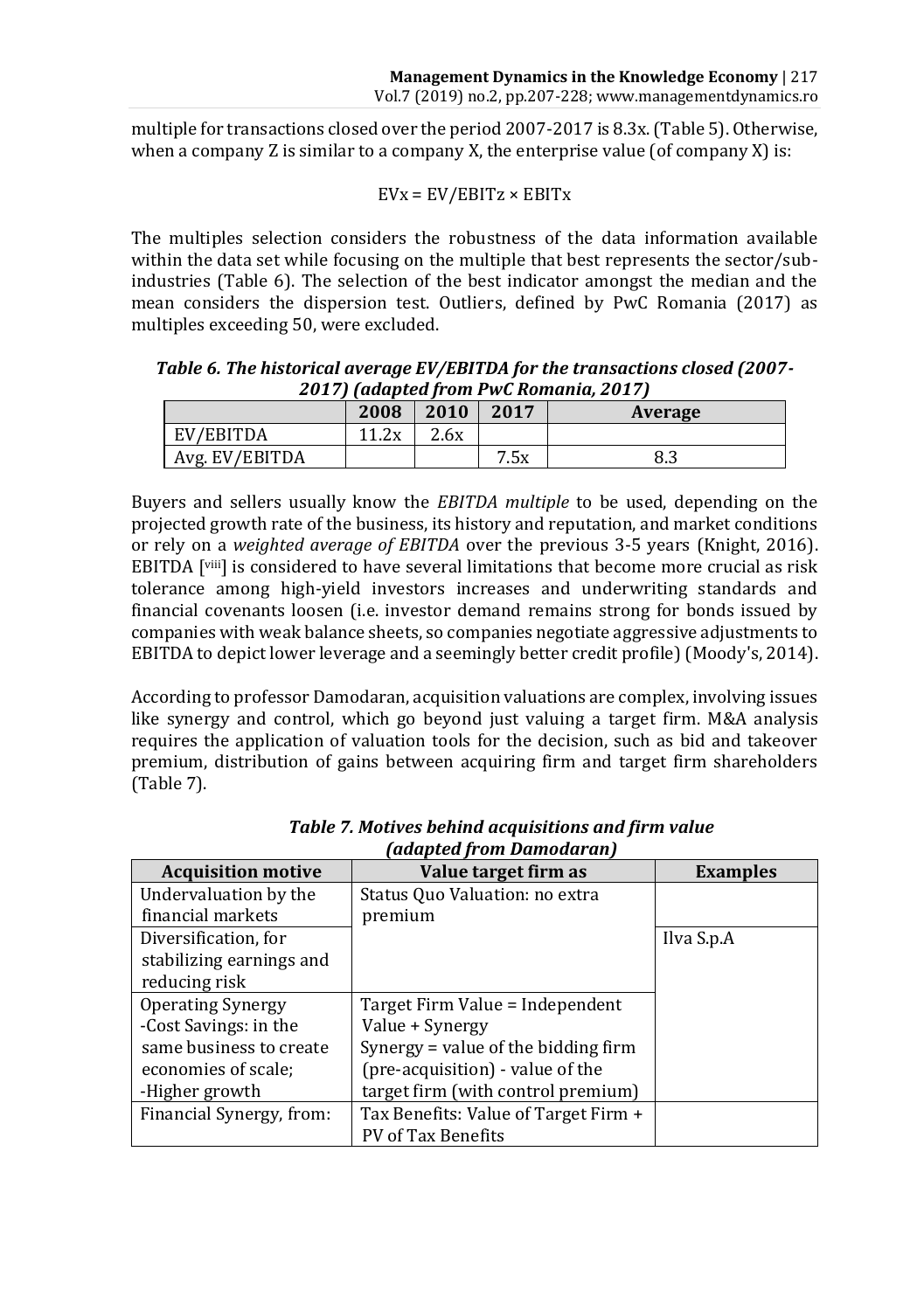*Challenging the Status Quo: Steel Producer Case Study on the Enterprise Value for M&A*

|                    | Increased Debt Capacity: Value of   |                   |
|--------------------|-------------------------------------|-------------------|
|                    | Target Firm + Increase in Value     |                   |
|                    | from Debt                           |                   |
|                    | Cash Slack: Value of Target Firm +  |                   |
|                    | NPV of Projects/Target              |                   |
| Control (of poorly | Value of Target Firm run optimally  | As in the case of |
| managed firms)     | (industry averages)                 | Sidex Galati      |
|                    | Value of Control = Value of firm,   | (mentioned)       |
|                    | with restructuring - Value of firm, | previously);      |
|                    | without restructuring               |                   |
| Manager's Interest | Value of Target Firm: No additional |                   |
|                    | premium                             |                   |

With their scale and scope, ArcelorMittal (2017) wants to remain ahead and lead the industry in the future of steelmaking. The company ambitious plans include a digitalization phase of the manufacturing sector driven by four disruptions:

• The rise in data volumes, computational power, and connectivity, especially new lowpower wide-area networks;

• The emergence of analytics and business intelligence capabilities;

• New forms of human-machine interaction such as touch interfaces and augmentedreality systems;

• Improvements in transferring digital instructions to the physical world, such as advanced robotics and 3-D printing, driven by four disruptions:

In a regional top (table 8), the steel producer from Galați, benefiting from globalization and group synergy, accessed new markets, dominating by its turnover the other local retailers and producers.

| <b>Name</b>                                               | turnover<br>(mil. Lei) | turnover<br>(mil. euro) | <b>Activity</b>     |
|-----------------------------------------------------------|------------------------|-------------------------|---------------------|
| <b>ARCELORMITTAL GALATI SA</b>                            | 4700                   | 1100                    | steel<br>production |
| <b>ARABESOUE SRL</b>                                      | 1700                   | 387,1                   | retail              |
| <b>MAIRON GALATI SA</b>                                   | 1000                   | 231,6                   | retail              |
| PRUTUL SA                                                 | 649,4                  | 147,6                   | production          |
| SANTIERUL NAVAL DAMEN GALATI SA                           | 531,8                  | 120,9                   | shipbuilding        |
| BELOR ROMANIA SOCIETATE PE ACTIUNI                        | 514,4                  | 116,9                   | retail              |
| COMPANIA DE NAVIGATIE FLUVIALA ROMANA<br><b>NAVROM SA</b> | 222,9                  | 50,7                    | transportation      |
| INEXT ENERGY PARTNERS SRL                                 | 212,1                  | 48,2                    | energy              |
| BAUROM CONSTRUCT SRL                                      | 198.3                  | 45,1                    | retail              |
| MAIRON TUBES S.R.L.                                       | 186,2                  | 42,3                    | production          |
| ARCADA COMPANY SA                                         | 184.9                  | 42                      | constructions       |

*Table 8. Local (Galați) top firms by turnover (TopFirme, 2018)*

Company's present market value is the effective cost of buying the company or the theoretical price of a ``1target company before a takeover premium is considered; rather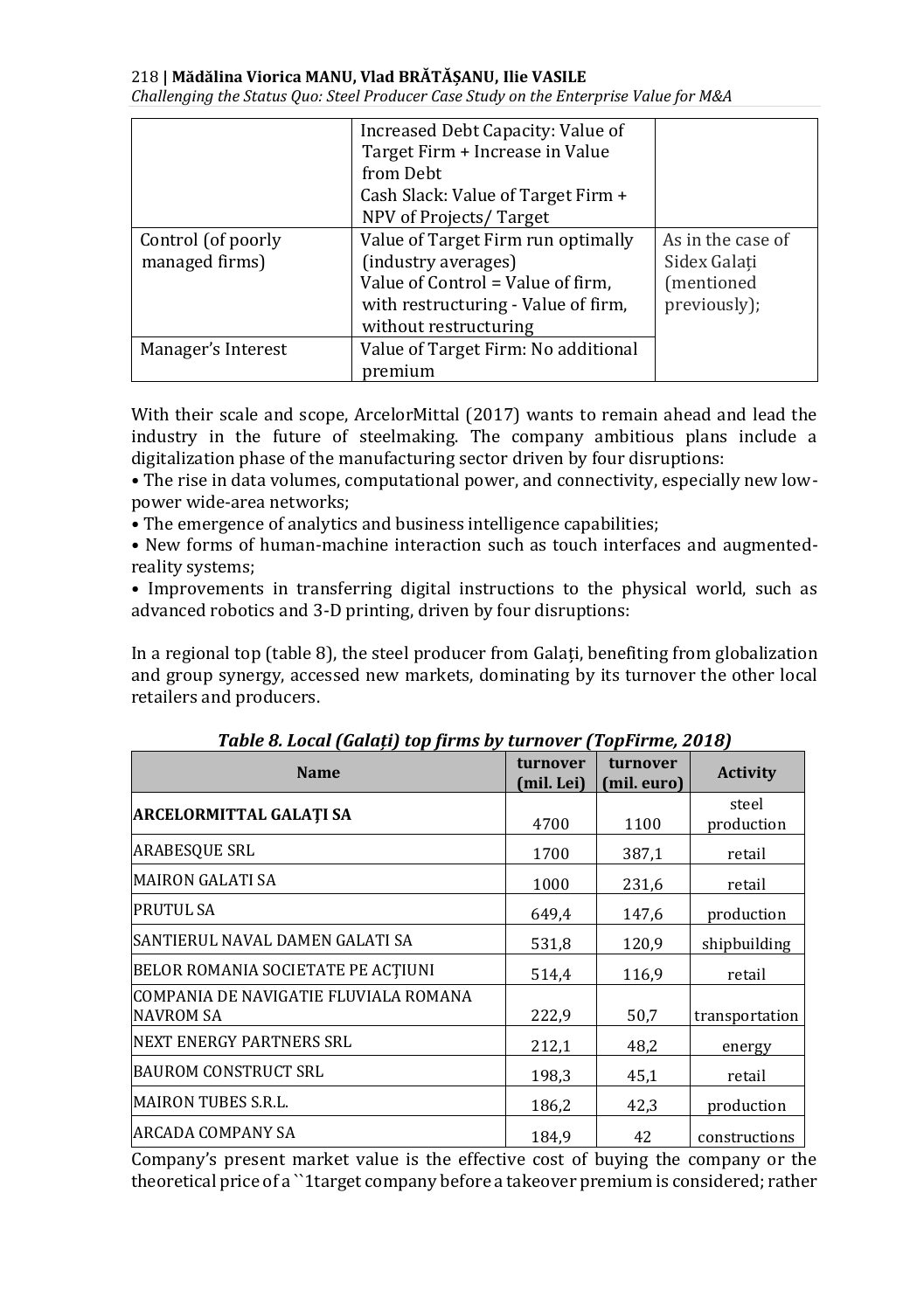than the equity value, EV include all ownership interests and asset claims from both debt and equity (see Table 9).

| franoo Finance & Morningstar, Inc., 2018)<br><b>Valuation ratios</b> | <b>USD</b> |
|----------------------------------------------------------------------|------------|
| Enterprise Value (EV)                                                | 42 B       |
| Market cap                                                           | 35.3 B     |
| Current P/E Ratio - LTM                                              | 6.5        |
| Enterprise Value (EV)/EBITDA                                         | 8.15       |

*Table 9. Company's Multiples for 2018 (ADVFN, 2018) (Yahoo Finance & Morningstar, Inc., 2018)*

EV = Market Capitalization + Market Value of Debt – Cash and Equivalents

Or

EV = Common Shares + Preferred Shares + Market Value of Debt + Minority Interest – Cash and Equivalents

Assets or the application of funds are financed through liabilities and shareholder's equity as the sources of funds used.

When we say value, we mean the current or market value of the company, the market value of liabilities and the market value of equity.

Next, in Table 10, quarterly indicators published by the company, including EBITDA, are presented.

| <b>Indicators (USDm)</b>             | 1Q 17 | 2Q 17 | 3Q 17 | 4Q 17 |
|--------------------------------------|-------|-------|-------|-------|
| Sales                                | 8,222 | 9,180 | 9,196 | 9,610 |
| Operating income / (loss)            | 636   | 652   | 546   | 525   |
| Depreciation                         | 273   | 290   | 302   | 336   |
| <b>EBITDA</b>                        | 909   | 942   | 848   | 861   |
| Average steel selling price (US\$/t) | 649   | 698   | 723   | 736   |

*Table 10. Quarterly indicators (for the year 2017) (ArcelorMittal, 2018)*

In Table 11, the EBITDA improved over the last years, overcoming the level registered in 2011.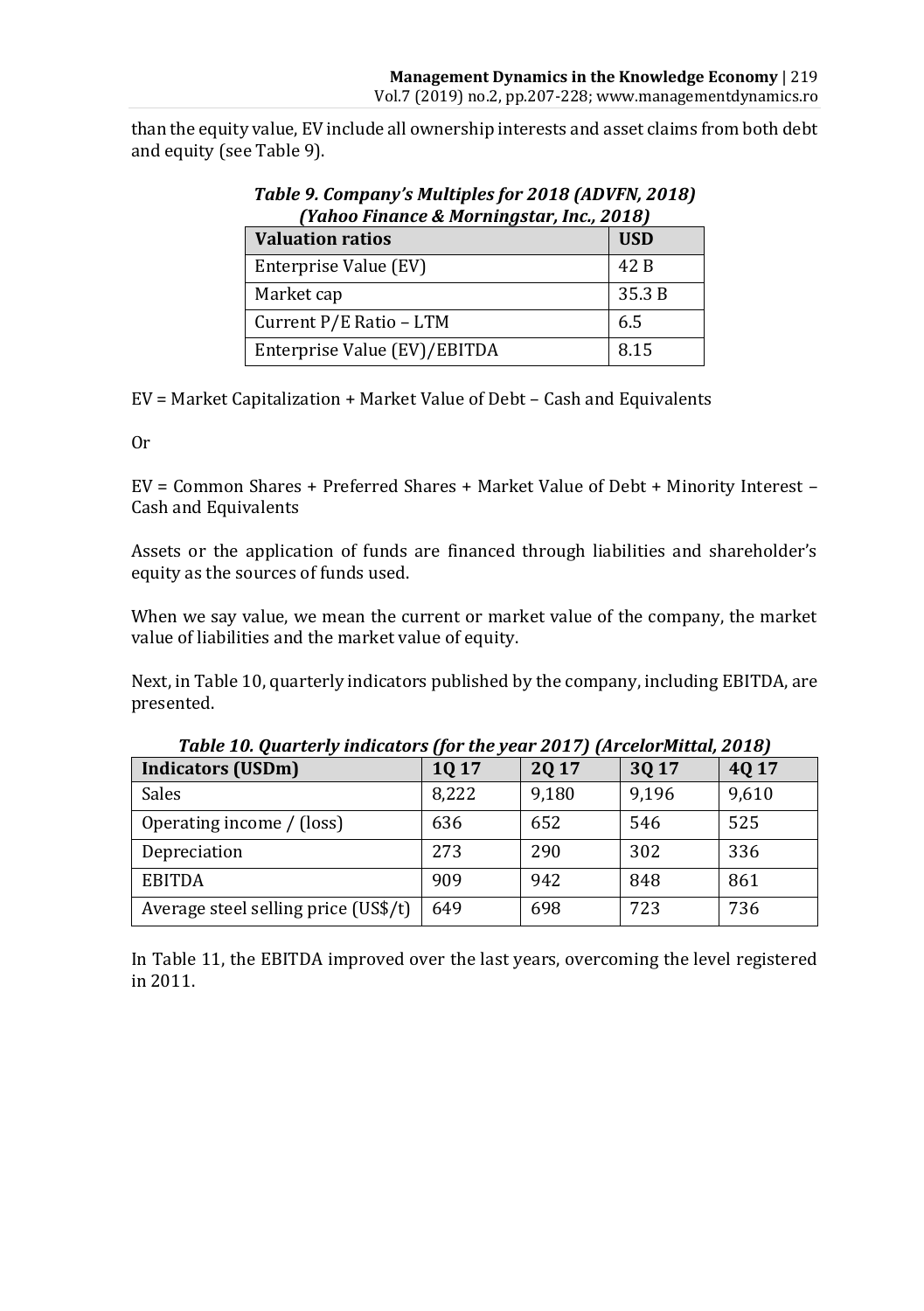**(USDm) unless otherwise shown 2011 2012 2013 2014 2015 2016 2017** Operating operating<br>income / (loss) (369) (5,725) (985) 737 171 1,270 2,359 Depreciation 2,153 1,944 2,003 1,510 1,192 1,184 1,201 Impairments 301 5,032 86 57 398 49 0 Restructuring / Exceptional charges 219 | 587 | 517 | (0) | 632 | 0 | (0) EBITDA 2,304 1,838 1,621 2,304 2,393 2,503 3,560

*Table 11. Indicators for the European segment of the group company (2011-2017) (ArcelorMittal, 2018)*

## **Results**

Applicative relevance of the paper: In order to avoid making value-destroying transactions the younger firms can learn from the more mature firms and use the integrative perspective when are valued for sale. Similarly, the mature firms should use an integrated perspective and value the similarity, or complementarity factors of the target companies and vice versa. For the companies presented, such factors may refer to the production capacity, labor costs, incentives, diversification, for stabilizing earnings and reducing risk, operating synergy - cost savings (in the same business to create economies of scale) or control.

However, the financial indicators such as the cash-flow are paramount (as per the agency theory). Dividing the market cap (at the end of the fiscal year) by the weighted average EBITDA, the result is company's EBITDA multiple (12.17), which is used as a good benchmark for other businesses in the same industry. A publicly traded company often trades at a higher multiple than private businesses, because its stock is more liquid.

| in US\$<br>millions       |            |            |            |           | ັ                        | <b>Total</b> |
|---------------------------|------------|------------|------------|-----------|--------------------------|--------------|
| Weighting                 | 5          | 4          | 3          | 2         | 1                        | 15           |
| Fiscal<br>year            | 2017       | 2016       | 2015       | 2014      | 2013                     |              |
| <b>EBITDA</b><br>(\$)     | 3,560,000  | 2,503,000  | 2,393,000  | 2,304,000 | 1,621,000                |              |
| Weighted<br><b>EBITDA</b> | 16,230,000 | 11,284,000 | 10,596,000 | 3,854,000 | 1,617,000                | 43,581,000   |
| Multiple:<br>4.0          |            |            |            |           | Average<br><b>EBITDA</b> | 2,905,400    |
|                           |            |            |            |           | <b>Business</b><br>Value | 11,621,600   |

*Table 12. Weighted EBITDA valuation methodology*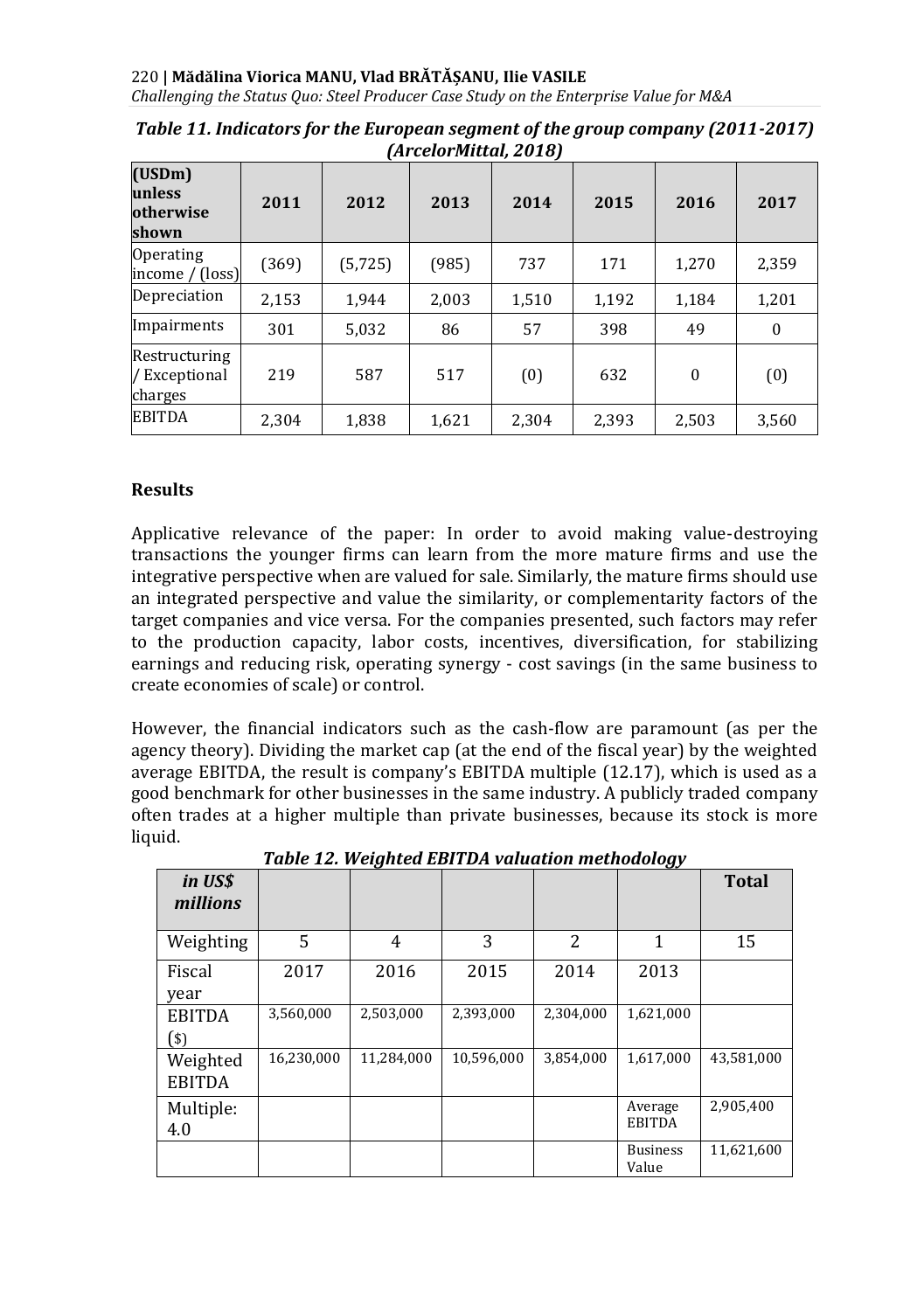Any model for the EV should consider the market conditions, i.e. the steel price, as a factor and the future research will analyze this correlation. For the company (MT), higher  $\lfloor x \rfloor$  EV was correlated with a higher market cap, Pearson's r is .62  $\lfloor x \rfloor$ , which is normally considered a large effect. In table 12 below, some statistics are included.

| EV                        |             | raachor 5 calcalacions r<br>market cap |             |  |
|---------------------------|-------------|----------------------------------------|-------------|--|
| Mean                      | 49782895036 | Mean                                   | 42057366926 |  |
| Standard Error            | 5553908764  | <b>Standard Error</b>                  | 9618244999  |  |
| Median                    | 49614716642 | Median                                 | 28393036755 |  |
| <b>Standard Deviation</b> | 20024902829 | <b>Standard Deviation</b>              | 34679075524 |  |
| Kurtosis                  | 0.47965804  | Kurtosis                               | 0.505953475 |  |
| Skewness                  | 0.728659731 | <b>Skewness</b>                        | 1.242409931 |  |
| Minimum                   | 22808955176 | Minimum                                | 7027955176  |  |
| Count                     | 13          | Count                                  | 13          |  |

*Table 13. Descriptive statistics for the enterprise value and market cap (author's calculations)*

The ArcelorMittal group was \$33,3 B, enterprise value for the stock listed on NYSE (MT), end of 2018.

After the drop in 2009, the company did not manage to recover and reach or beat those results, following the evolution of the price of steel.

In the issue of 'Equities and Tobin's q', September 2010, for the ArcelorMittal (MT) price of \$32.83 (-20% low and 51% high), MV of \$49,587mn and EV of \$70,012mn, price/book was 0.9, q was 0.5, similarly to the year and quarter before (see table 14).

|                             |         | (daaptea from CFA Institute, 2017; Minallevic, 2010; Damodaran, 2012)                                                                                                                                                                                                                                                           |
|-----------------------------|---------|---------------------------------------------------------------------------------------------------------------------------------------------------------------------------------------------------------------------------------------------------------------------------------------------------------------------------------|
| q for the<br>company<br>MT) | q value | <b>Explanation</b>                                                                                                                                                                                                                                                                                                              |
|                             | q>1     | It is profitable to invest in the capacity reproduction; if a<br>company has a Q ratio meaningfully in excess of parity, the<br>market may be pricing in sustainable long-term<br>outperformance and investors may want to verify their<br>assumptions about the true sustainability of a company's<br>high returns on capital. |
| 0.5;<br>0.34                | q<1     | negative excess returns; firms do not utilize efficiently<br>their assets; further capital investment is unprofitable;<br>firms likely to be taken over for restructuring;                                                                                                                                                      |

*Table 14. Interpreting Tobin's q (adapted from CFA Institute, 2017; Mihaljevic, 2010; Damodaran, 2012)*

However, Q is not (yet) used in practice in the valuations of companies, because of the lack of the necessary input data. When investing in/ managing assets, the key is not only to know their value but also to understand the sources of value and the ways to increase it, or at least prevent its decrease. Tobin's q and other multiples prove to be useful tools in making investments. For the target price of ArcelorMittal, the calculated odds of ArcelorMittal to move above current price is about 31.89%, based on normal probability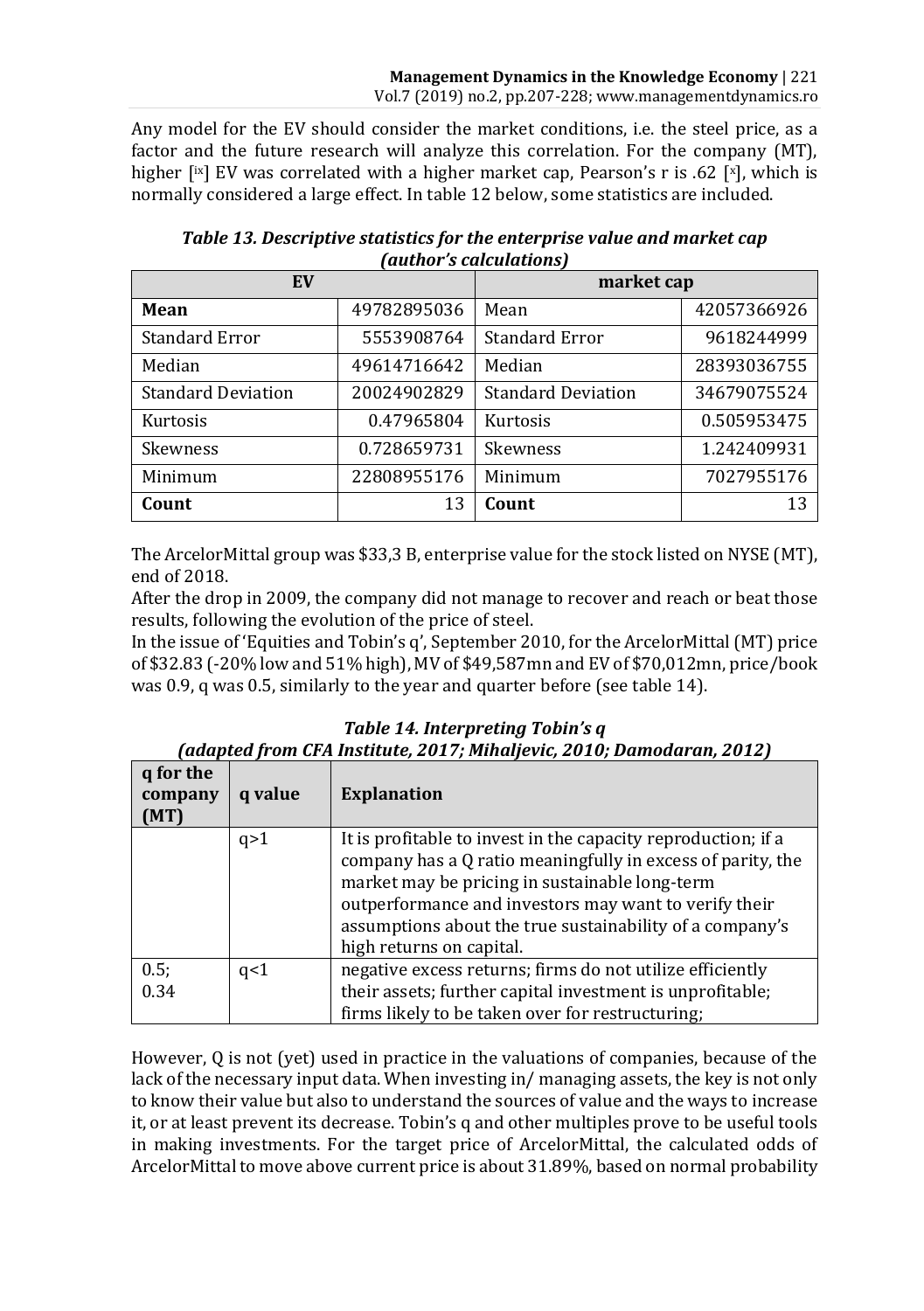*Challenging the Status Quo: Steel Producer Case Study on the Enterprise Value for M&A*

distribution (the probability density function to fall within a particular range of prices over 60 days).

Tobin's q may still support improvements and developments in the theory and practice; for example, its significance can be further developed, for smaller intervals, such as q of 0.5 to indicate investment for the short term, while for the long term investment,  $q<0.5$ .

Companies need to permanently consider the changes in their value and manage this process at their best. Enterprise Value is a firm valuation proxy that approximates the current market value of a company, to determine takeover or merger price of a firm, unlike market capitalization, which is smaller; EV takes into account the entire liquid asset, outstanding debt, and exotic equity instruments that company has on its balance sheet.

When the takeover occurs, the parent company will have to assume the target company's liabilities but will take possession of all cash and cash equivalents.

## **Conclusions and implications**

*Challenging the status quo* is an exercise that every manager and company owner should practice often, as the competition surely does it. Asking the right questions and finding the obstacles to growth is what a company in difficulty is supposed to do in order to make the right changes. The company in difficulty should be run to maximize its value to a potential acquirer, by looking closely at the financials and other factors, avoiding the trap of thinking that the business is just as valuable to anyone else. Poorly managed firms are taken over and restructured by the new owners, who request the additional value.

According to (OECD Steel Committee, 2009), the global economic crisis has pushed the world steel industry into recession and steelmaking capacity continues to increase despite the market downturn. The Romanian steel company has to understand the changes undergoing in the field and challenge its status quo of a company in difficulties: instead of making superficial changes with impact for the short term, should prepare a long-term strategy of value maximization that will allow it to thrive as it happened in the past in the communist era.

The interest in production companies from the materials sector generates important transactions. Sidex Galați, the biggest Romanian steel mill was privatized in 2000 [ii] and in almost 19 years has become part of the world's largest steel producer. At present, the company is being sold together with other steel mills in a divestiture procedure required by the E.C. and will go again through a change management process required by the change of ownership, management objectives and strategy.

The Group ArcelorMittal (2019) has rapidly grown through a consolidation strategy with a number of significant acquisitions of steel mills in management and financial difficulties. The two European plants from Romania and Italy, taken over by the world largest steel group, were undervalued as they were heavily indebted, while the buyer could increase and diversify the products offered. The issue of control is equally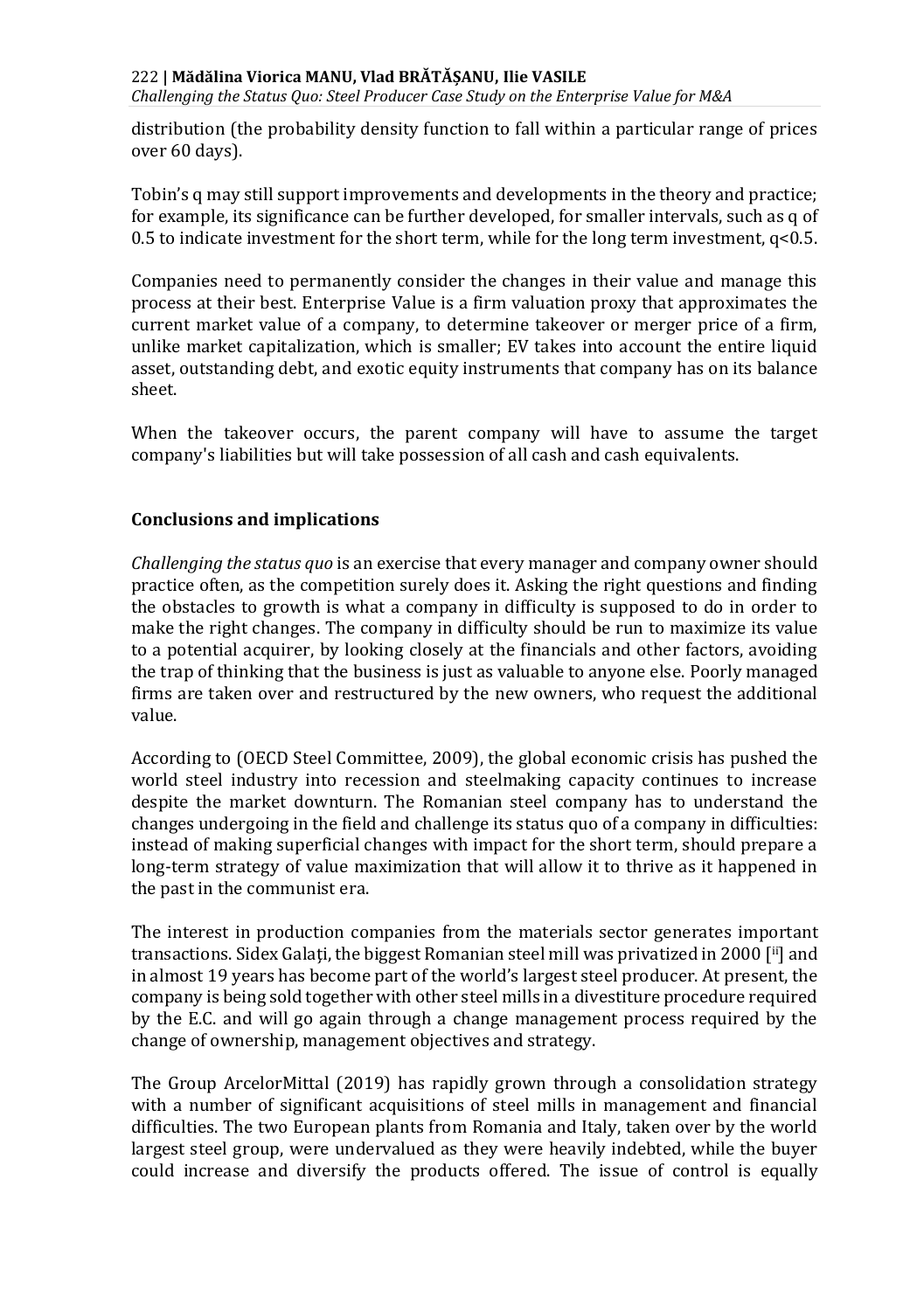important, which means that the target firms' value should be considered as run optimally.

Digitalization, with the right focus, brings competitive advantage, which is vital in today's highly competitive environment and ArcelorMittal (2017) is making the necessary steps to take advantage of the rise in data volumes, computational power, and connectivity, the emergence of analytics and business intelligence capabilities and the new forms of human-machine interaction.

> *Acknowledgments: this paper is developed based on the unpublished presentation of Manu Viorica Mădălina on the "Relation between the market cap and enterprise value: Case study on the value of leading steelmakers " to the 'Strategica 2018' academic conference.*

## **References**

- Acuris. (2018). *Global & Regional M&A Report 2018.* Retrieved 01 2019, from https://www.mergermarket.com/info/node/49/done?sid=45544&token=0a91 c1bed9dc8d12f0a84a197290fff1
- ADVFN. (2018). *ArcelorMittal*. Retrieved 2018, from https://www.advfn.com/stockmarket/NYSE/MT/financials

ArcelorMittal. (2015). *Annual review 2015*. Retrieved 2019, from https://annualreview2015.arcelormittal.com/overview/our-business/groupstrategy

- ArcelorMittal. (2016). *Business strategy*. Retrieved 02 2019, from https://annualreview2016.arcelormittal.com/overview/our-business/businessstrategy
- ArcelorMittal. (2017, 11 28). *Digital transformation at ArcelorMittal Europe - what, why and how we're doing it.* Retrieved 2019, from https://corporate.arcelormittal.com/~/media/Files/A/ArcelorMittal/newsand-media/news/2017/digital-transformation-at-arcelormittal-europepresentation.pdf
- ArcelorMittal. (2018, 11 1). *ArcelorMittal completes transaction to acquire Ilva S.p.A. and launches ArcelorMittal Italia*. Retrieved 12 2018, from https://corporate.arcelormittal.com/news-and-media/pressreleases/2018/nov/01-11-2018a?lang=english
- ArcelorMittal. (2018). *Investors*. Retrieved 2018, from http://corporate.arcelormittal.com/investors/results
- ArcelorMittal. (2019). *Our history*. Retrieved 01 2019, from https://corporate.arcelormittal.com/who-we-are/our-history
- ArcelorMittal. (n.d.). *ArcelorMittal submits proposed divestment package to European Commission*. Retrieved 06 2018, from Press releases: http://corporate.arcelormittal.com/news-and-media/pressreleases/2018/apr/13-04-2018?lang=english
- Arikan, A. M., & Stulz, R. M. (2016). Corporate acquisitions, diversification, and the firm's life cycle. *The Journal of Finance, 71(1)*, 139-194.
- AYDIN, N. (2017, 05). Mergers and Acquisitions: A Review of Valuation Methods. *International Journal of Business and Social Science, 8*(5), 147.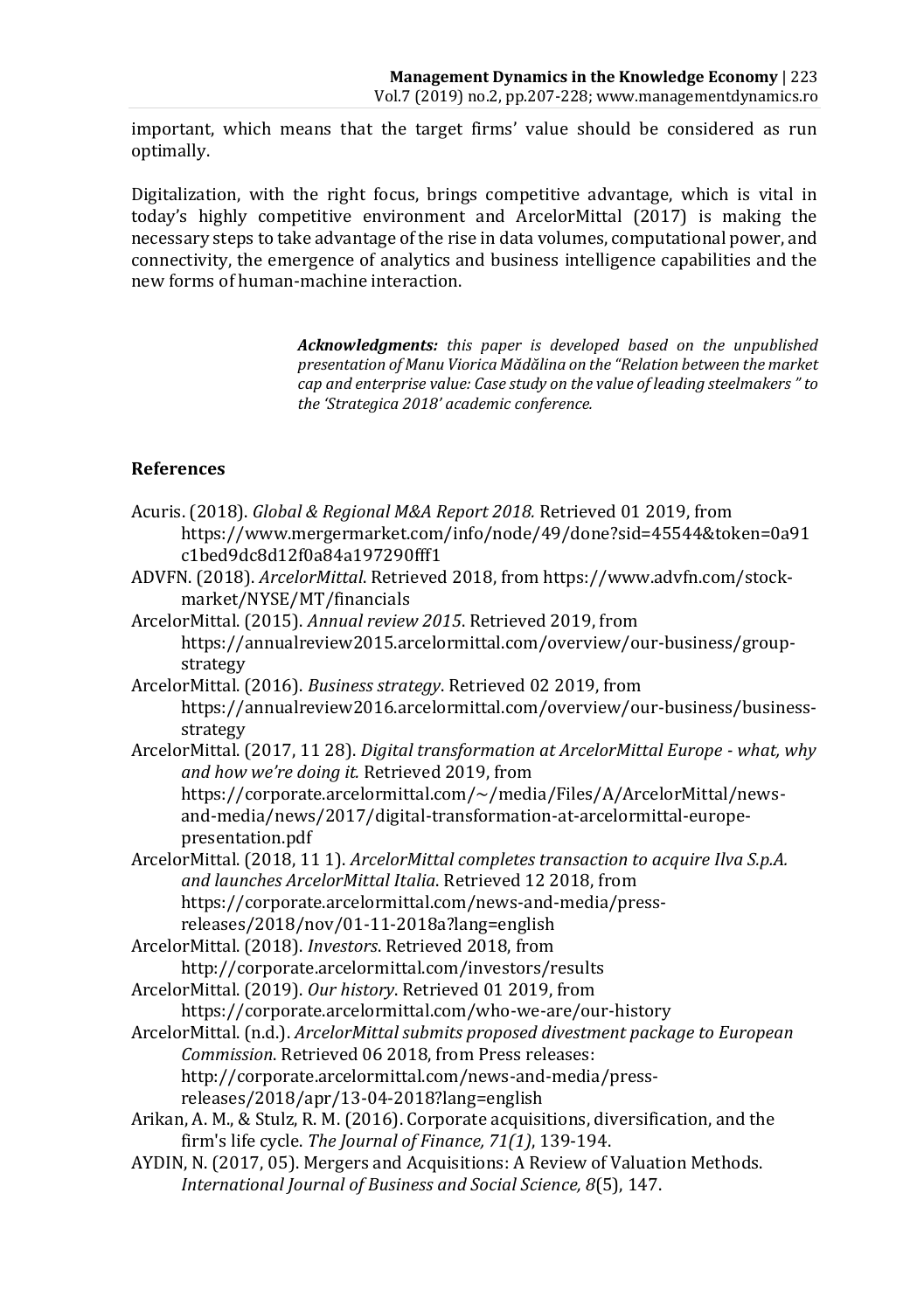*Challenging the Status Quo: Steel Producer Case Study on the Enterprise Value for M&A*

- Bauer, F., & Matzler, K. (2014). Antecedents of M&A success: The role of strategic complementarity, cultural fit, and degree and speed of integration. *Strategic management journal, 35(2)*, 269-291.
- Bloomberg. (2012, 04 03). *Steel Prices: The Downside For Steel Stocks Is Already Priced In (SLX, NUE, X, TX, MTL, TKR).* Retrieved 02 2019, from ETF Daily news: https://etfdailynews.com/2012/04/03/steel-prices-the-downside-for-steelstocks-is-already-priced-in-slx-nue-x-tx-mtl-tkr/
- Bloomberg. (2017). *Steel's surprising surge is far from over, Arcelor says*. Retrieved 2019, from https://alabamanewscenter.com/2017/12/05/steels-surprisingsurge-far-arcelor-says/
- Brooks, C. (2014). *Introductory Econometrics for Finance, 3rd ed.* pg.3, United Kingdom: Cambridge University Press.
- Brunnermeier, M. K. (2015). Asset pricing I: Pricing Models.
- CFA Institute. (2017). CFA Program Curriculum 2018 Level III. John Wiley & Sons.
- CMS. (n.d.). *2017.* Retrieved 2019, from https://cms.law/en/ROU/
- Damodaran, A. (2004). In A. Damodaran, *Investment Philosophies and Investment Fables.* New Jearsey: Pearson Education, Inc.
- Damodaran, A. (2012). *Investment Valuation: Tools and Techniques for Determining the Value of Any Asset, 3rd ed.* New Jersey: John Wiley & Sons.
- Damodaran, A. (2012). Professor Aswath Damodaran's Target Company M&A Screen.
- Damodaran, A. (2018). *Financial Ratios and Measures*. Retrieved 04 2018, from
- http://pages.stern.nyu.edu/~adamodar/New\_Home\_Page/definitions.html Damodaran, A. (n.d.). *Acquisition Valuation.* Retrieved 01 2019, from
	- http://people.stern.nyu.edu/adamodar/pdfiles/AcqValn.pdf
- Damodaran, A. (n.d.). *Financial Ratios and Measures*. Retrieved 04 2018, from http://pages.stern.nyu.edu/~adamodar/New\_Home\_Page/definitions.html
- Drucker, P. F. (1969). *The Age of Discontinuity*. Retrieved 12 2018, from https://www.elsevier.com/books/the-age-of-discontinuity/drucker/978-0- 434-90395-5
- Erickson, T., & Whited, T. M. (2006, 09). On the accuracy of different measures of q. *Financial Management*. Retrieved 01 2019, from https://www.thefreelibrary.com/\_/print/PrintArticle.aspx?id=153761664
- EY. (2017, 05). *M&A appetite rebounds with renewed economic confidence.* Retrieved from https://www.ey.com/Publication/vwLUAssets/ey-ccb-p-u-16 edition/\$FILE/ey-ccb-p-u-16-edition.pdf
- Groß, K. (2007). Equity Ownership and Performance: An Empirical Study of German Traded Companies. Springer Science & Business Media.
- Haleblian, J., Devers, C. E., McNamara, G., Carpenter, M. A., & Davison, R. B. (2009). Taking stock of what we know about mergers and acquisitions: A review and research agenda. Journal of management. *Journal of management, 35(3)*, 469- 502.
- Hillman, A. J., Withers, M. C., and Collins, B. J. (2009). Resource dependence theory: A review. *Journal of management, 35(6)*, 1404-1427.
- Jensen, M. C. (2002). Value Maximization, Stakeholder Theory and the Corporate Objective Function. *Business Ethics Quarterly*, pp. 235-256.
- Johnston, S. (2018). *Largest companies 2008 vs. 2018, a lot has changed*. Retrieved 12 2018, from https://milfordasset.com/insights/largest-companies-2008-vs-2018-lot-changed
- Jovanovic, B., & Rousseau, P. L. (2002). The Q-theory of mergers. *American Economic Review, 92(2)*, 198-204.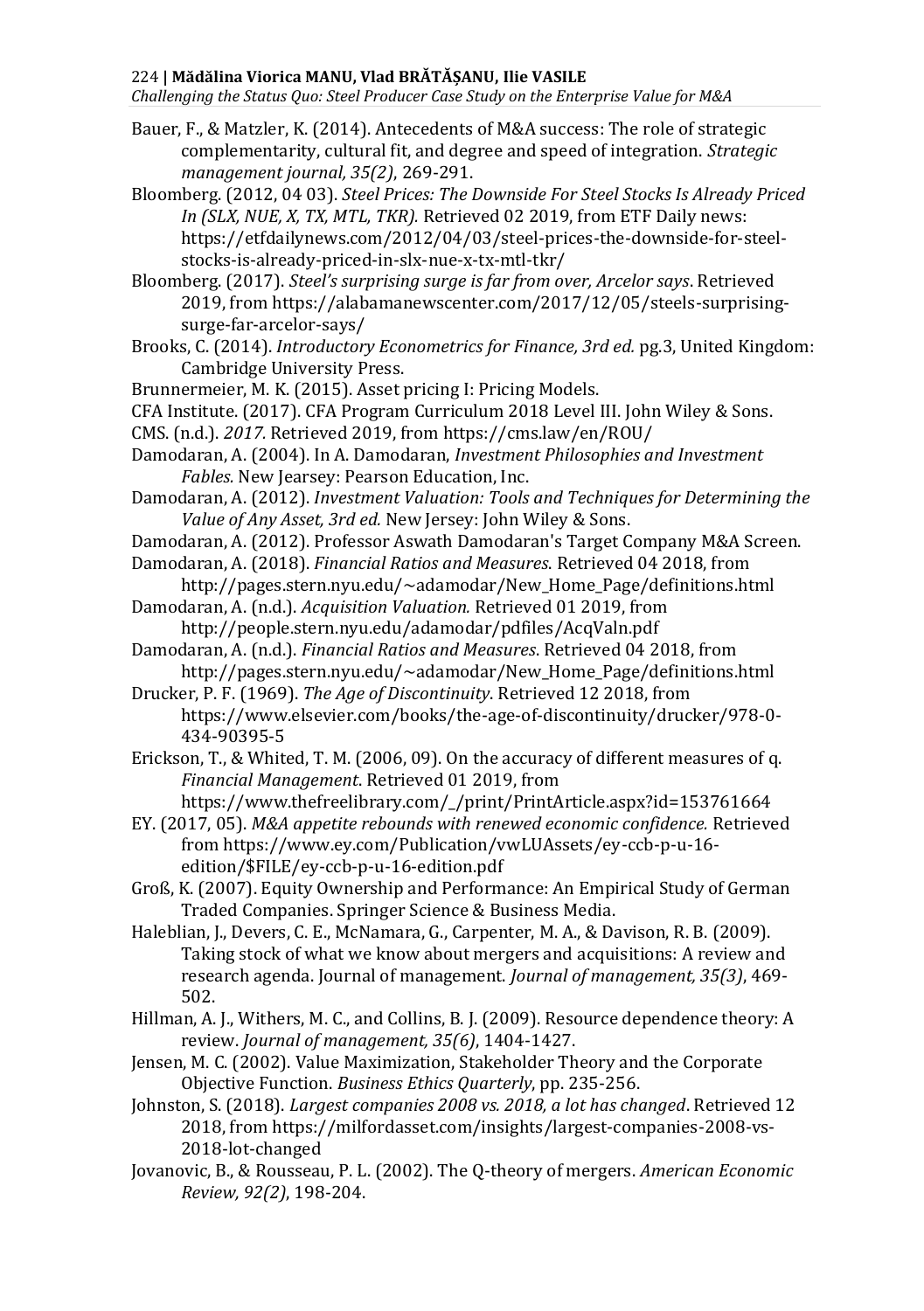Knight, J. (2016). Valuation: The EBITDA Multiple Method. *HBR Subscriber Exclusive*.

- Levine, O. (2017). Acquiring growth. *Journal of Financial Economics, 126(2)*, 300-319.
- Macroaxis LLC. (2018). *ArcelorMittal Profile*. Retrieved 2018, from https://www.macroaxis.com/invest/market/MT--ArcelorMittal
- MANU, M. V., & VASILE, I. (2017). How much is the listed enterprise worth? *Theoretical and Applied Economics. Special Issue, XXIV*(special), 77-82.
- Mihaljevic, J. (2010, 09 21). *EQUITIES AND TOBIN'S Q.* Retrieved 2018, from http://www.manualofideas.com/members/q/q20100921.pdf
- Mihaljevic, J. (2014, 04). *Uses and Misuses of 7 Key Valuation Ratios*. Retrieved 2018, from https://www.linkedin.com/pulse/20140409134239-541054-uses-andmisuses-of-7-key-valuation-ratios/
- Moody's. (2014, 11 20). *Moody's Investor Service*. Retrieved 12 2017, from https://www.moodys.com/research/Moodys-Used-and-Abused-EBITDAremains-a-key-measure-of--PR\_313393
- OECD. (2015). *Addressing the Tax Challenges of the Digital Economy, Action 1 - 2015 Final Report.* Retrieved 12 2018, from https://read.oecdilibrary.org/taxation/addressing-the-tax-challenges-of-the-digital-economyaction-1-2015-final-report\_9789264241046-en#page70
- OECD Steel Committee. (2009, 07 9). *Presentation for the Council Working Party on Shipbuilding*. Retrieved from https://www.oecd.org/sti/ind/43312347.pdf
- PwC Romania. (2017). *Valuation multiples in the context of Bucharest Stock Exchange and local M&A market.* Retrieved 12 2018, from https://www.pwc.ro/en/brochure/Valuation-multiples-in-the-context-ofbucharest-stock-exchange-and-local-manda-market.pdf
- Reuters. (2018, 06 21). *Exclusive - JSW Steel plans bid for ArcelorMittal's Romanian plant*. Retrieved 2018, from https://finance.yahoo.com/news/exclusive-jswsteel-plans-bid-133736647.html
- Reuters. (2018, 06). *Italy delays handover of Ilva steelworks to ArcelorMittal*. Retrieved 06 2018, from https://www.reuters.com/article/us-italy-ilvaarcelormittal/italy-delays-handover-of-ilva-steelworks-to-arcelormittalidUSKBN1JN2ML
- Shleifer, A., & Vishny, R. W. (2003). Stock market driven acquisitions. *Journal of financial Economics*, 295-311.
- Singh, A., et.al. (2015). New Perspectives on Industrial Policy for a Modern Britain. In D. Bailey, K. Cowling, & P. Tomlinson (Eds.), *New Perspectives on Industrial Policy for a Modern Britain* (p. 345). Oxford: OUP.
- St. Edward's University. (2018). *WHY GREAT LEADERS CHALLENGE THE STATUS QUO*. Retrieved from https://www.stedwards.edu/articles/trendingtopics/2015/09/challenging-status-quo
- Toma, M. (2011). Inițiere în evaluarea întreprinderilor. In CECCAR (Ed.). București: CECCAR.
- TopFirme. (2018). *Top firme Judetul Galati*. Retrieved 12 2018, from https://www.topfirme.com/judet/galati/
- Wartzman, R. (2014). *What Peter Drucker Knew About 2020.* Retrieved 12 2018, from https://hbr.org/2014/10/what-peter-drucker-knew-about-2020
- Wereda, W., & WOŹNIAK, J. (2018). The Way to Organizational Excellence of Innovative Enterprises Through Communication with Stakeholders. *Strategica - Challenging the Status Quo in Management and Economics* (p. 917). Bucharest: Tritonic Publishing House.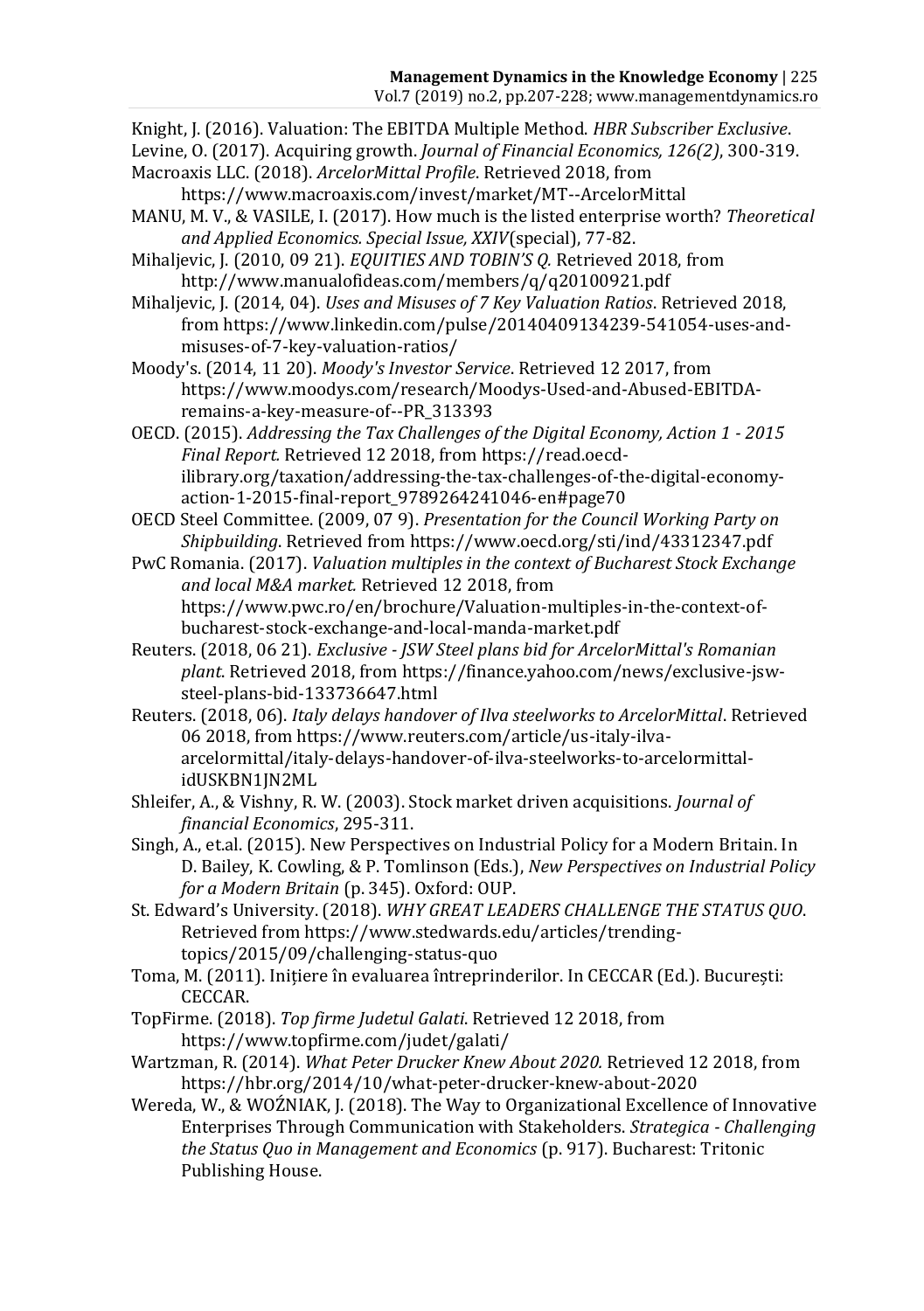*Challenging the Status Quo: Steel Producer Case Study on the Enterprise Value for M&A*

Yahoo Finance & Morningstar, Inc. (2018, 06 29). Retrieved 2018, from https://finance.yahoo.com/chart/MT#eyJpbnRlcnZhbCI6IndlZWsiLCJwZXJpb2R pY2l0eSI6MSwiY2FuZGxlV2lkdGgiOjEsInZvbHVtZVVuZGVybGF5Ijp0cnVlLCJhZG oiOnRydWUsImNyb3NzaGFpciI6dHJ1ZSwiY2hhcnRUeXBlIjoibGluZSIsImV4dGV uZGVkIjpmYWxzZSwibWFya2V0U2Vzc2lvbnMiOnt9LCJhZ2dyZWdh

Yahoo Finance. (2019). *ArcelorMittal (MT)*. Retrieved 2019, from https://finance.yahoo.com/quote/MT/history?period1=1522530000&period2= 1556658000&interval=1d&filter=history&frequency=1d

#### ANNEX

| <b>Theory</b>                                                                                               | <b>References</b>                                                                                                                                                                 | firms' life cycle<br>and examples of<br>companies<br>analyzed                                                                                                                       | <b>Acquisitions</b><br><i><b>fincluding</b></i><br>examples<br>discussed in<br>the paper)                                                                                                                                                                                        | <b>Indicators</b> (with<br>examples)                                                                                                                                                                                                                                                                                                          |
|-------------------------------------------------------------------------------------------------------------|-----------------------------------------------------------------------------------------------------------------------------------------------------------------------------------|-------------------------------------------------------------------------------------------------------------------------------------------------------------------------------------|----------------------------------------------------------------------------------------------------------------------------------------------------------------------------------------------------------------------------------------------------------------------------------|-----------------------------------------------------------------------------------------------------------------------------------------------------------------------------------------------------------------------------------------------------------------------------------------------------------------------------------------------|
| Value<br>maximization                                                                                       | (Jensen, 2002)                                                                                                                                                                    | i.e. ArcelorMittal<br>group has rapidly<br>grown through a<br>successful<br>consolidation<br>strategy with a<br>number of<br>significant<br>acquisitions<br>(ArcelorMittal<br>2019) | Sidex Galați;<br>Ilva;                                                                                                                                                                                                                                                           | $MV = market value = the$<br>sum of the values of all<br>financial claims on the<br>firm, including equity,<br>debt, preferred stock,<br>and warrants; Losses;<br>For example,<br>ArcelorMittal invests in<br>growth projects to<br>leverage the operating<br>expertise to grow<br>EBITDA and free cash<br>flow (FCF) over the long-<br>term. |
| The Q<br>theory<br>of<br>investment and<br>its extension to<br>merger waves<br>(the Q-theory<br>hypothesis) | Brainard and<br>Tobin (1968),<br>Tobin (1969),<br>Mihaljevic<br>$(2010)$ ,<br>(Jovanovic &<br>Rousseau, 2002);<br>Jovanovic and<br>Rousseau (2002)<br>(Bailey and et.al.<br>2015) | the Q estimation<br>method is not good<br>at dealing with<br>truly exceptional<br>businesses                                                                                        | Not for<br>companies that<br>have a large off-<br>balance sheet<br>intangible<br>source of<br>sustainable<br>business value<br>(like Coca-Cola,<br>Microsoft and<br>Walt Disney).<br>Firms can<br>expand<br>profitably by<br>acquiring other<br>firms<br>(horizontal<br>mergers) | Tobin's q - firm's<br>incentive to invest; the<br>technology generating<br>profitability lead to<br>Tobin's Q increase; does<br>not synchronize with the<br>empirical observation of<br>lesser merger frequency<br>in unlisted companies).                                                                                                    |
| Agency<br>theories                                                                                          | <b>Mueller</b> (1972)<br>and Jensen<br>(1986, 1993);<br>Chatterjee, 1992;<br>D. K. Datta,<br>Pinches, &<br>Narayanan, 1992;<br>King, Dalton,<br>Daily, & Covin,<br>2004; Moeller, | older firms                                                                                                                                                                         | make value-<br>destroying<br>acquisitions;<br>acquisitions did<br>not enhance<br>acquiring firm<br>value                                                                                                                                                                         | cash flow; q; firm value -<br>performance measures;<br>the performance of<br>bidding firms; returns;<br>premiums                                                                                                                                                                                                                              |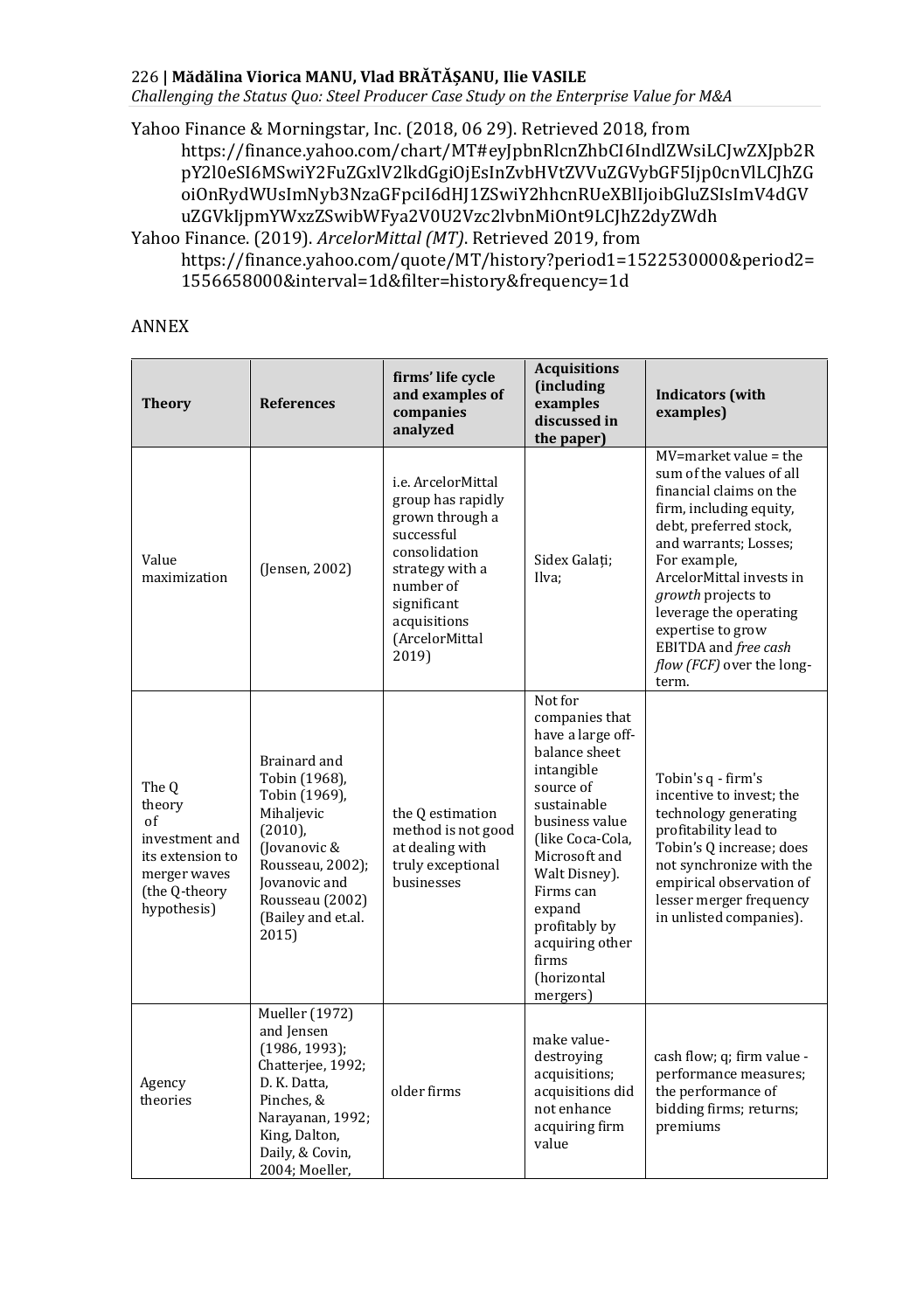#### **Management Dynamics in the Knowledge Economy** | 227

Vol.7 (2019) no.2, pp.207-228; www.managementdynamics.ro

| <b>Theory</b>                             | <b>References</b>                                                                                                                                                                     | firms' life cycle<br>and examples of<br>companies<br>analyzed                                                                                               | <b>Acquisitions</b><br>(including<br>examples<br>discussed in<br>the paper)                                                                                                                        | <b>Indicators</b> (with<br>examples)                                                                                                                                                                                                                |
|-------------------------------------------|---------------------------------------------------------------------------------------------------------------------------------------------------------------------------------------|-------------------------------------------------------------------------------------------------------------------------------------------------------------|----------------------------------------------------------------------------------------------------------------------------------------------------------------------------------------------------|-----------------------------------------------------------------------------------------------------------------------------------------------------------------------------------------------------------------------------------------------------|
|                                           | Schlingemann, &<br>Stulz,<br>2003; Seth, Song,<br>& Pettit, 2002;<br>(Haleblian, et al.<br>2009)                                                                                      |                                                                                                                                                             |                                                                                                                                                                                                    |                                                                                                                                                                                                                                                     |
| Neoclassical<br>theories                  | Maksimovic and<br>Phillips (2013)                                                                                                                                                     | older firms, (i.e. the<br>company analyzed,<br>the ArcelorMittal<br>group, the<br>successor to Mittal<br>Steel, a business<br>originally set up in<br>1976) | wealth-<br>increasing<br>acquisitions to<br>exploit<br>underutilized<br>assets                                                                                                                     | Tobin's q= the ratio of the<br>market value of firm<br>assets to book value, as<br>our proxy for growth<br>opportunities<br>(Q=MV/BV), i.e. Q=0.5,<br>similarly to the year and<br>quarter before.<br>(Mihaljevic, EQUITIES<br>AND TOBIN'S Q, 2010) |
| the<br>financial<br>economic<br>school    | Cartwright and<br>Cooper, 2001;<br>Stahl and Voigt,<br>2008; Bauer, F., &<br>Matzler, K.<br>(2014); Dixon<br>Wilcox, Chang<br>and Grover,<br>2001; Haspeslagh<br>and Jemison,<br>1991 | around the<br>announcement<br>day; however, the<br>MT share price (on<br>the 13 April 2018)<br>did not change as<br>such (see below<br>$[vi]$ )             | Wealth effects<br>for<br>shareholders;                                                                                                                                                             | stock market-based<br>measures (e.g.,<br>CAPM, CAR); the share<br>prices of buyer<br>and bidder companies                                                                                                                                           |
| strategic<br>management<br>school         | Cartwright, 2006;<br>Chatterjee, 2009;<br>Haspeslagh and<br>Iemison. 1991:<br>Larsson and<br>Finkelstein.<br>1999; Bauer, F., &<br>Matzler, K.<br>(2014)                              |                                                                                                                                                             | i.e. Ilva is<br>considered a<br>complementary<br>fit for the<br>existing<br>business.<br>providing<br>significant scale<br>and being<br>strategically<br>well located<br>(ArcelorMittal,<br>2018). | premerger<br>relatedness, perceived<br>similarity, or<br>complementarity<br>and performance                                                                                                                                                         |
| the<br>organization<br>behavior<br>school | Birkinshaw et al.,<br>2000; Haspeslagh<br>and Jemison,<br>1991; Bauer, F., &<br>Matzler, K.<br>(2014)                                                                                 |                                                                                                                                                             |                                                                                                                                                                                                    | premerger issues<br>(e.g., cultural fit or<br>compatibility), and<br>degree of integration<br>(post-merger)                                                                                                                                         |